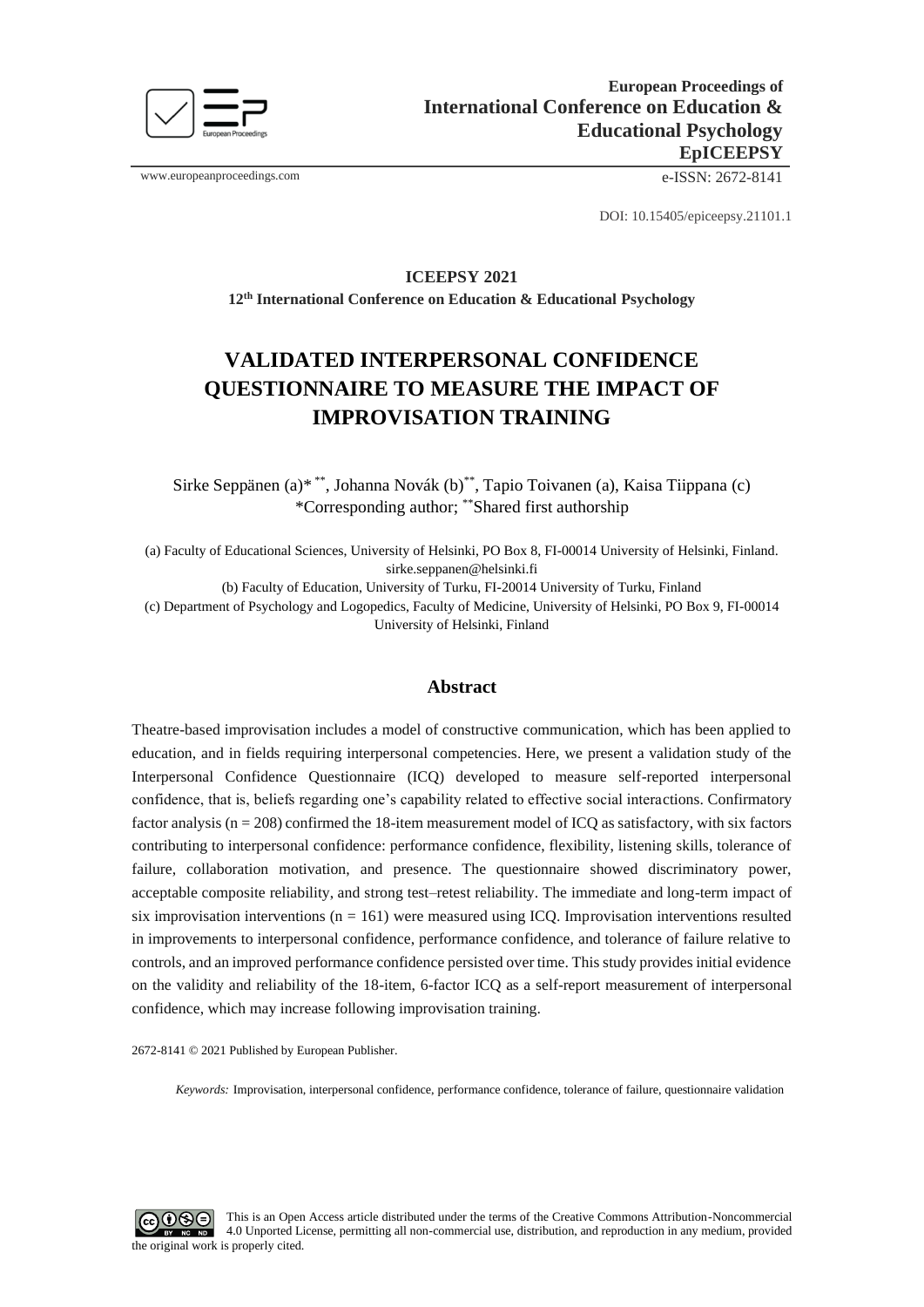# **1. Introduction**

A theatre-based improvisation method<sup>1</sup> lends itself to move from an on-stage performance to serving as a tool to pursue nondramatic purposes. As an art form, improvised games or plays are created spontaneously on stage without a manuscript, commonly spiced by suggestions from the audience. At the other end of the improvisation continuum, we find an applied form of theatre art with specific goals, such as enhancing communication or creativity at work (Aadland et al., 2017; Pereira Christopoulos et al., 2016; Sawyer, 2004, 2006). Whether a genre of performance theatre or an instrument applied to various contexts, improvisational activity requires participants collaborate with one another rather than focus on their own ideas, goals, or egos (Lobman, 2005).

By definition, the core characteristic of improvisation is the lack of preparation (the Latin root of the word improvisation 'improviso', means 'unforeseen; not studied or prepared beforehand'). Given this lack of preparation, improvisers must resort to each other's instant ideas and environmental cues to proceed through a scene together. Thus, the core component of improvisation is mutual and unconditional support towards any idea the co-improviser presents. This generates psychological safety, since there is no need to fear mistakes nor failure resulting in the loss of social status or social rejection (Gerber, 2009; Vera & Crossan, 2005). Mistakes are not evaluated as errors, but merely as unexpected events directing the scene differently than anticipated (Barrett, 1998; Vera & Crossan, 2005). Thus, improvisation trains individuals to abandon anticipating forthcoming events and to resist the temptation to plan what should happen next. In other words, improvisation encourages individuals to focus on the present and to act together in a flexible manner. Combined with mutual support, the elements of connection and collaboration are at the forefront in improvisational mindset.

Viola Spolin and Keith Johnstone in particular developed methods to develop this mindset. Spolin (1999) created her training method in the 1950s in an attempt to encourage immigrant youth to integrate into American society. In the 1960s, Johnstone (1985, 1999) pursued sparking spontaneity and creativity among actors by coaching them to abandon their need to be funny or clever and to accept any idea without evaluating it as good or bad (Drinko, 2013a). In subsequent decades, these intertwined methods have evolved to represent the global improvisation scene of today. The current field of improvisation embraces a large variety of on-stage forms, from theatre sports competitions to full-length plays as well as applied forms that utilise the improvisational skill set as a tool to benefit personal growth, education, or business (Aadland et al., 2017; Benjamin & Kline, 2019; Kirsten & du Preez, 2010; Schwenke et al., 2020; Vera & Crossan, 2004).

The focus on interdependence and adaptability might explain why improvisation has been applied to fields where collaboration is vital, and which require a tolerance for uncertainty. For example, in the field of education, improvisation has been recommended as a tool to develop teachers' interaction skills (Graue et al., 2015; Lehtonen et al., 2016; Lobman, 2006; Sawyer, 2004, 2006; Toivanen et al., 2011) and creativity when teaching (Aadland et al., 2017; Lobman, 2005, 2014; Sawyer, 2012). Drinko (2013b) and Lobman (2006) argue that improvisation enhances listening skills and situation-focused sensitivity, leading

<sup>1</sup> We refer to a method originating from the medieval Commedia dell' arte, developed further by, for instance, Konstantin Stanislavski in Europe, Viola Spolin (1999) in the United States and Keith Johnstone (1985) in United Kingdom and Canada.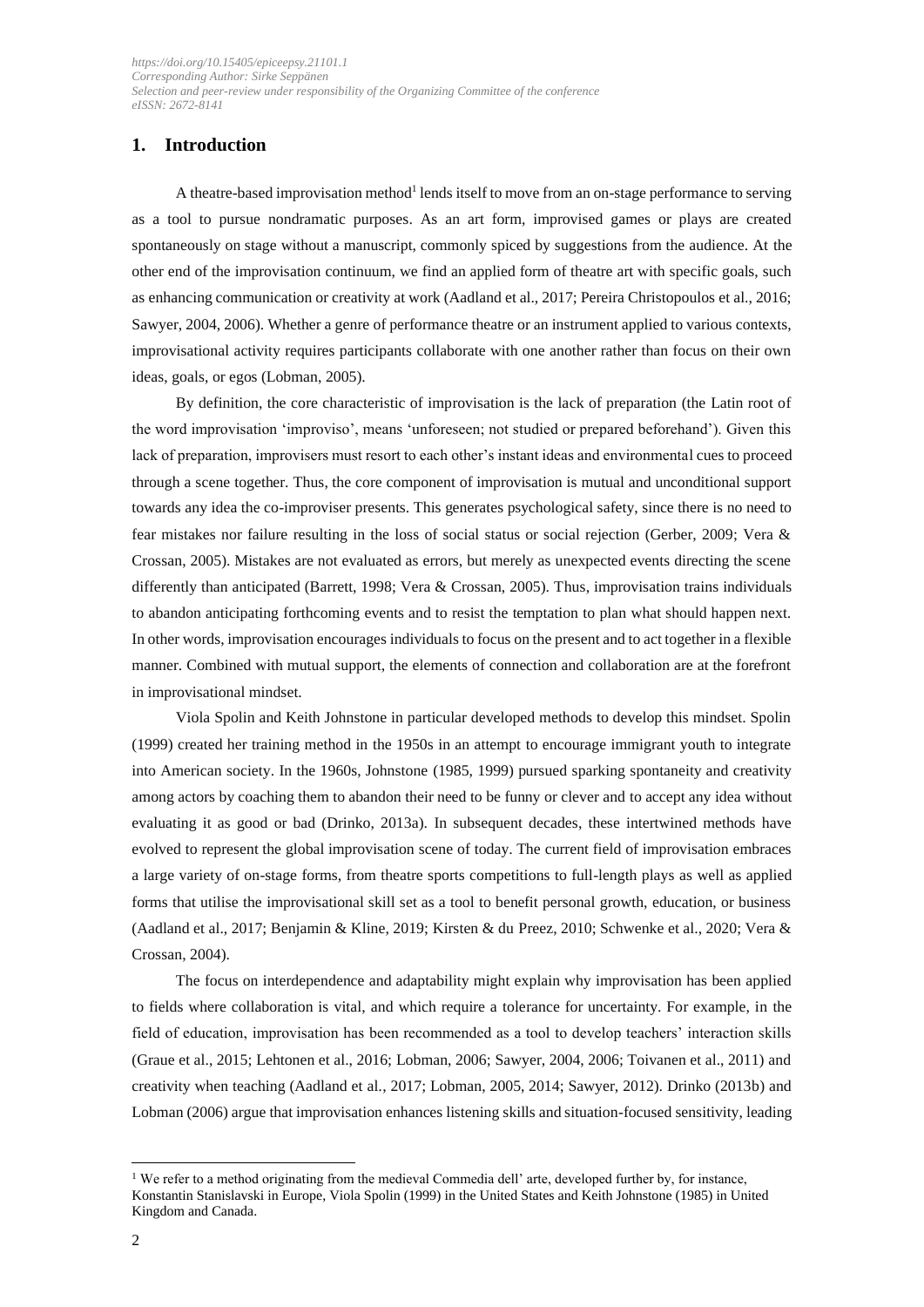to a heightened perception of subtle verbal and nonverbal cues from pupils and, ultimately, to better ensemble collaboration. Furthermore, medical education (Gao et al., 2018; Hoffmann-Longtin et al., 2018), clinical social work and psychotherapy (Romanelli et al., 2017; Romanelli & Tishby, 2019), marketing skills (Mourey, 2020), public speaking competence (Casteleyn, 2019), and organisational creativity (West et al., 2017) have all reportedly benefitted from improvisation training.

What, then, are the core components of improvisation, specifically the set of skills that can be taught, learned, and applied in such diverse contexts? Some were already mentioned, such as spontaneity, collaboration, support, flexibility, trust, listening skills, and tolerating mistakes. However, no canonised curriculum for improvisation exists, although the method is continually evolving. Varying lists of basic principles of improvisation have been put forth (e.g. Aadland et al., 2017; Berk & Trieber, 2009; Ratten & Hodge, 2016; Trotter et al., 2013), with rough consensus outlining the core components. For example, Zondag et al. (2020) include trust, acceptance, attentive listening, spontaneity, storytelling, and nonverbal communication as the fundamentals of improvisation, while Schwenke et al. (2020) introduce rapid decision-making, risk-taking, presence, accepting ideas, trust, and collaboration as the set of primary skills and abilities.

Seppänen et al. (2019; see also Gillian-Daniel et al., 2020) argue that improvisation is influential in enhancing interpersonal confidence, that is, the belief regarding one's capabilities related to effective social interactions. Rather than the more general trait of self-confidence, interpersonal confidence refers to a situationally specific feature, focusing on social interactions. Additionally, rather than relating to trust among interacting partners as described by Dontsov and Perelygina (2014), here, interpersonal confidence refers to trust in oneself. Seppänen et al. distinguish the concepts of interpersonal skills and interpersonal confidence, since one might possess abundant knowledge about interpersonal behaviour as well as an ability to perform during social interactions while lacking the confidence to use these resources. However, interpersonal confidence might improve by providing training on the set of skills improvisation is likely to cultivate, such as listening and collaboration skills, flexibility, presence, trust, and tolerating mistakes. Seppänen et al. (2019) employed the 30-item Interpersonal Confidence Questionnaire (ICQ) developed by Novák (2017, 2020) and found that, relative to controls, participants with less interpersonal confidence initially benefitted more from applied improvisation intervention than participants with more initial interpersonal confidence.

Previous research on the impact of improvisation training relied on instruments measuring psychological factors such as self-concept (DeBettignies & Goldstein, 2019); divergent thinking, uncertainty tolerance, and affective wellbeing (Felsman et al., 2020; Hainselin et al., 2018); self-esteem, self-efficacy, and resilience (Schwenke et al., 2020); or social skills, social anxiety, depression, hope, and creativity (Felsman et al., 2018). In addition, the physiological impact of improvisation has been studied (Seppänen et al., 2020) using heart rate, skin conductance, facial muscle activity, electrocortical activity, and stress hormone cortisol as indices of change in social stress following an improvisation intervention. All of these factors reveal interesting and important effects from the applied use of improvisation on human behaviour and wellbeing. However, a valid and reliable instrument developed to specifically measure the core components of improvisation would advance research and further our understanding of the impact of improvisation training. In addition to the aforementioned ICQ, the Improvisation Evaluation Scale (Berk & Trieber, 2009) was developed to measure the self-reported effectiveness of improvisation exercises in a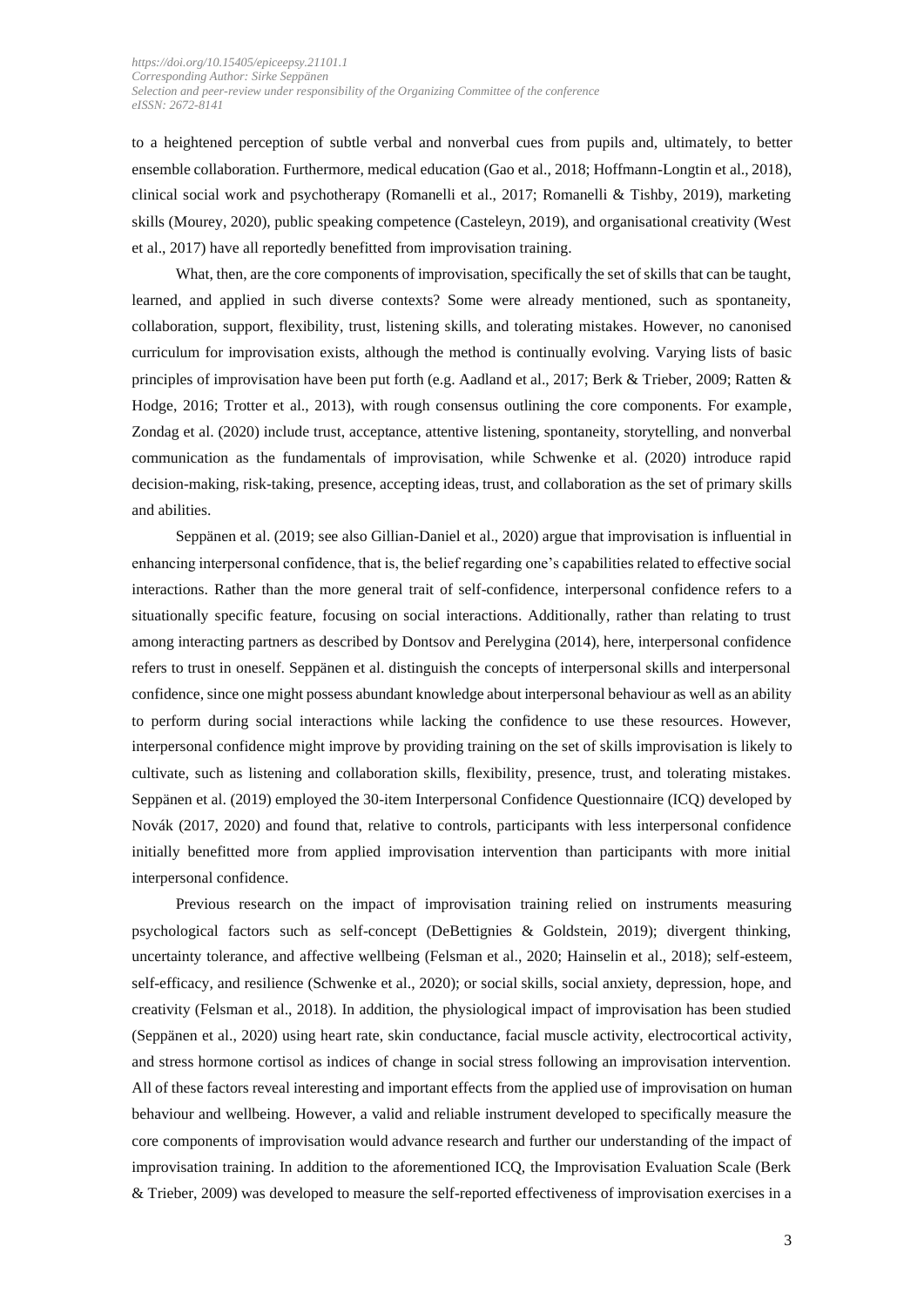classroom context, while the Communication Skills Assessment Inventory (Becker, 2012) assesses preservice teachers' improvisation self-efficacy. Yet, these self-report scales remain unvalidated.

#### **1.1. Problem statement**

Theatrical improvisation includes a model of constructive communication which has been applied to education. However, no validated self-report instrument exists to measure the multidimensional skillset acquired through improvisation training.

#### **1.2. Research questions**

- 1) What are the psychometric properties of ICQ?
- 2) What are the immediate and long-term effects of improvisation training as measured using ICQ?

#### **1.3. Aim of study**

The aim of the current study is twofold. Since ICQ (Novák, 2017, 2020), developed to measure the effects of improvisation training using the core components of improvisation, remains unvalidated, we first aimed here to validate the questionnaire and examine its psychometric properties (composite and test–retest reliability and discriminatory power), as well as investigate the relationship of ICQ to other related psychological constructs. Second, we aimed to determine the immediate and long-term effects of improvisation training on interpersonal confidence using ICQ.

To investigate the relationship between self-esteem and interpersonal confidence, we used Rosenberg's Self-esteem Scale (RSE, Robins et al., 2001; Rosenberg, 1965). We hypothesised that a positive correlation exists between interpersonal confidence and self-esteem (one's perceived self-worth and self-acceptance), since one's thoughts and opinions of oneself include a social component (Gruenewald et al., 2004), possibly contributing to interpersonal confidence. We also contrasted interpersonal confidence with social phobia, since these two constructs should theoretically associate inversely with each other. We used the Mini-Social Phobia Inventory (Mini-SPIN, Connor et al., 2001; Ranta et al., 2012; Seeley-Wait et al., 2009) for the comparison, hypothesising that an inverse relationship exists between interpersonal confidence and social phobia. In terms of the effects of improvisation training, we hypothesised that interpersonal confidence increases following an improvisation intervention.

#### **2. Validation of the Questionnaire**

The development of ICQ was reported in Novák (2017). In summary, when constructing the questionnaire, ICQ statements were created by an improvisation instructor (second author) at the University of Turku in 2016 to assess the level of anxiety or confidence experienced during various social interactions. The statements reflected the components of social interactions, which improvisation training might hypothetically influence (e.g., listening and collaboration skills, flexibility, and status behaviour<sup>2</sup>). Both

<sup>&</sup>lt;sup>2</sup> In improvisation, status behaviour is understood as various verbal and nonverbal behaviours indicating the social dominance of a person (Johnstone, 1985, pp. 33–39; Mason et al., 2014). Status behaviour is often subtle and subconscious, while status exercises during improvisation training help individuals become aware of and manipulate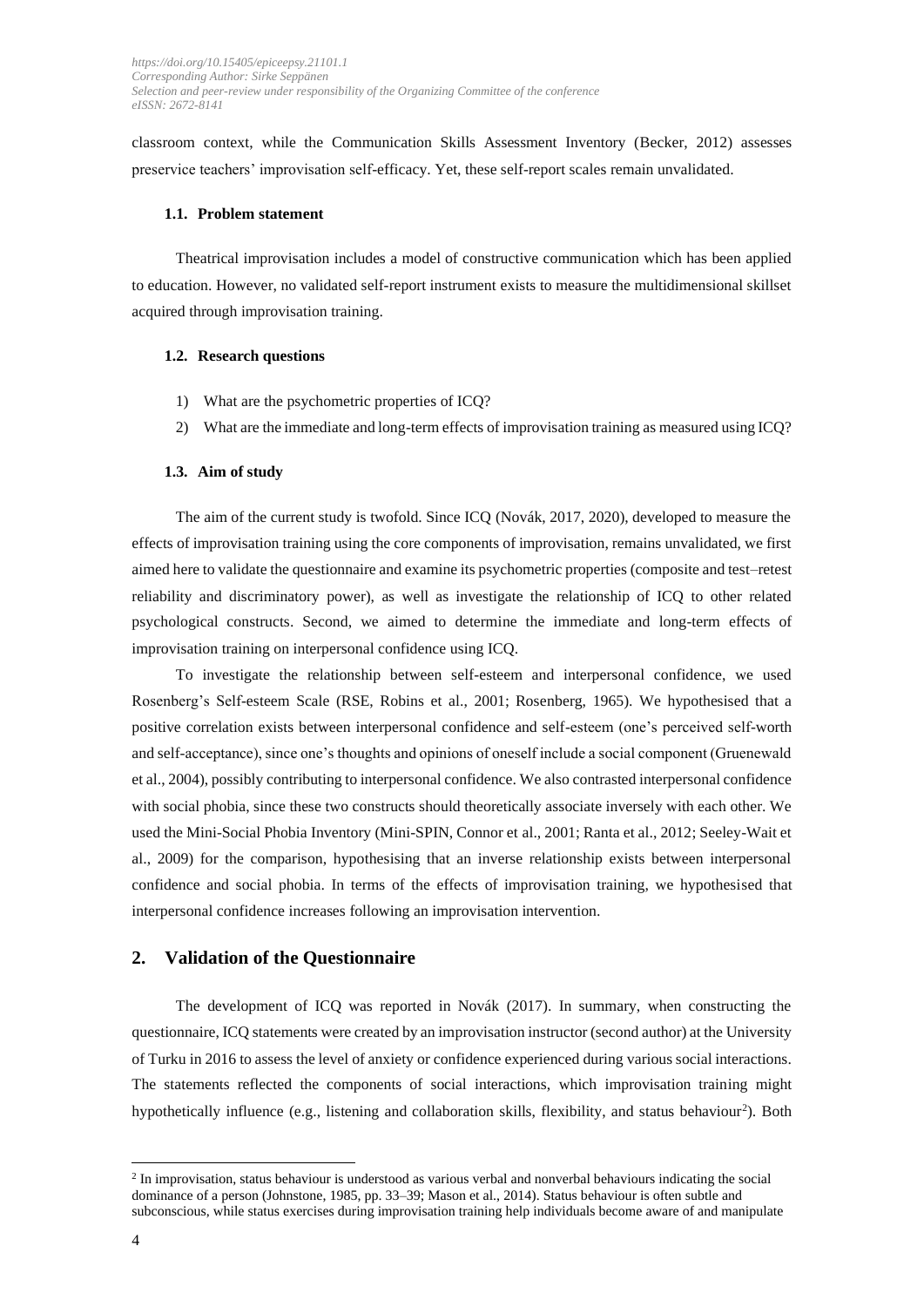positive and negative statements were created, with a minimum of two items related to each component. The face and content validity of the items were evaluated by two professors of psychology, while a group of undergraduate students and persons with no experience in improvisation commented on the items. The unambiguity of the statements was examined, and poorly worded items were corrected. The final 30-item questionnaire consisted of randomly mixed positively and negatively worded statements rated on a Likert scale from 0 to 5 (0 = strongly disagree,  $5 =$  strongly agree). The questionnaire was administered to 16 student teachers three times during a pilot improvisation intervention related to the development of ICQ (Novák, 2017). The negative ICQ statements were reversed to reflect positive statements and a summation variable was calculated producing each participant's mean ICQ score (0–5). Higher scores indicated a higher interpersonal confidence.

#### **2.1. Sample**

For this study, a sample (*n =* 208) for validating ICQ was pooled from several improvisation courses (a 10-week, a 7-week, and four 5-week courses; see Figure 1). The data from the 10- and 5-week courses provided a new dataset, while the data from the 7-week course were utilised in Seppänen et al.'s (2019) intervention study. The entire sample consisted of undergraduate students recruited from nine universities in Finland (161 female, 40 male, and 7 other) ranging in age from 19 to 48 years ( $M = 26.87$ ,  $SD \pm 6.4$ ). Participants enrolled either in an improvisation course aimed at enhancing social interaction skills or in a wait-listed control group. Students received course credit for participation in the study. All participants signed an informed consent form and completed an online demographic questionnaire, the original 30-item ICQ, and the Rosenberg's Self-esteem Scale among other questionnaires, which excluding the Mini-SPIN, lie beyond the scope of this specific study.



Study design and subsamples. Green shading indicates the subsample used in Seppänen et al., 2019

one's status behaviour. Therefore, status is not a permanent feature of an individual, but can be chosen and displayed according to situational requirements.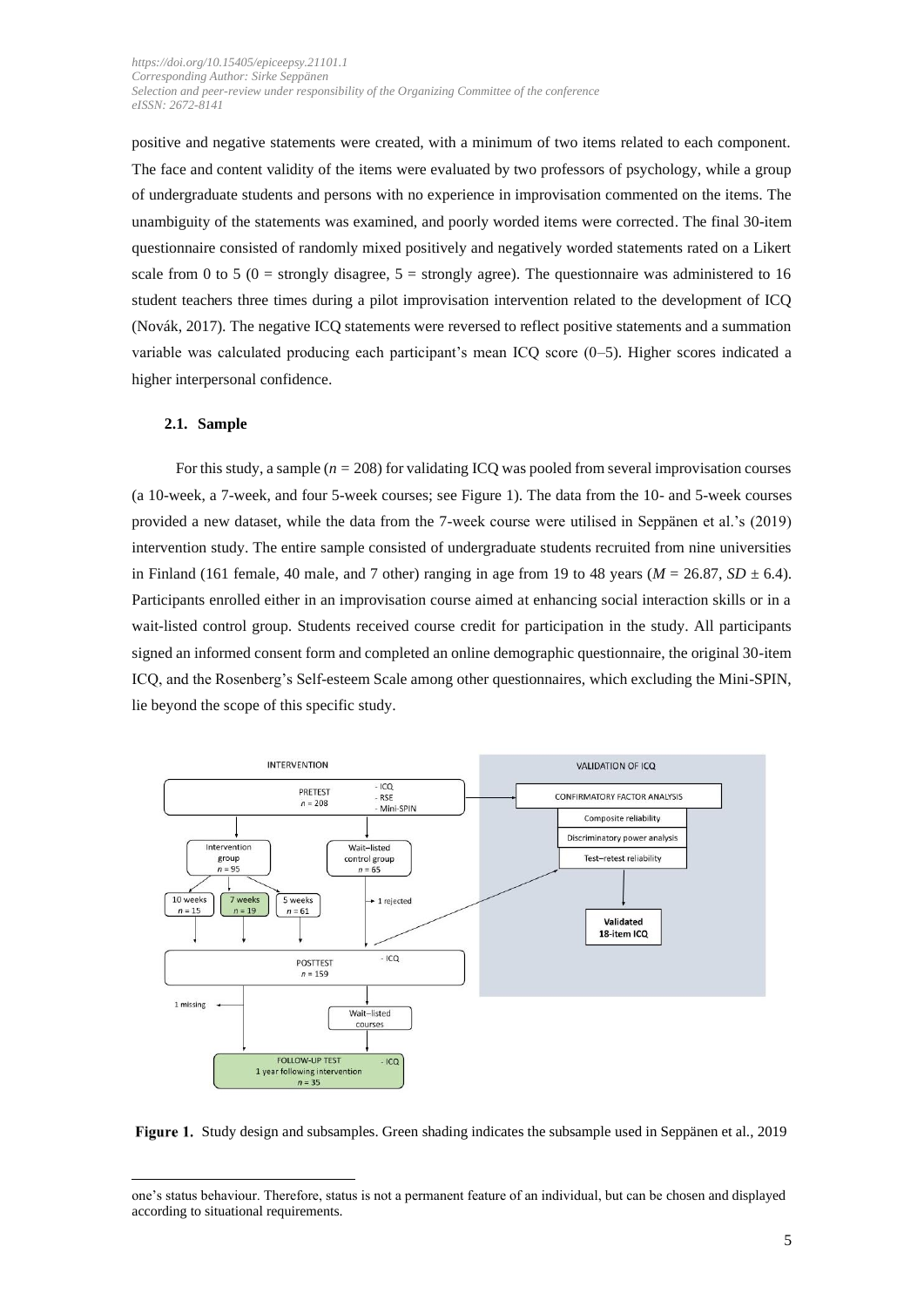#### **2.2. Confirmatory factor analysis (CFA)**

We used IBM's SPSS for Windows (version 27) and IBM's SPSS AMOS (version 27) for all statistical analyses. Based on the literature and their professional experience, the first and second authors constructed a measurement model which clustered the 30 statements of ICQ along 8 dimensions (factors) reflecting the components of improvisation in the context of social interactions. These factors were labeled as follows: 1. performance confidence, 2. flexibility, 3. listening skills, 4. tolerance of failure, 5. trust, 6. collaboration motivation, 7. status behaviour, and 8. presence. Table 1 shows this hypothesised factor structure of ICQ. A confirmatory factor analysis (CFA) was performed to validate the eight-factor measurement model of the questionnaire.

#### **Table 1.** The hypothesised factor structure of the Interpersonal Confidence Questionnaire (ICQ)

- 1. Performance confidence
	- 28. I am afraid of making mistakes when I perform.\*
	- 3. When I am delivering a presentation, I focus primarily on keeping myself together.\*
	- 27. I am anxious about saying something wrong.\*
	- 4. During a presentation, it disturbs me if my cheeks blush or my hands shake.\*
	- 5. I often contemplate for a long time what I have spoken out loud somewhere.\*

2. Flexibility

- 20. I am open to change.
- 22. I usually want things to be done in the most familiar way.\*
- 13. I take risks in my life.
- 7. I am afraid of sudden changes to my plans.\*
- 25. I have the courage to take chances when dealing with new situations.
- 15. I am confident for the future; things tend to work out.
- 3. Listening skills
	- 6. When I talk to others, I take the other speakers into account.
	- 21. I am a good listener.
	- 12. I give other people positive feedback.
	- 16. Usually, I do not listen to what other people talk about.\*
	- 9. I sometimes talk over others and do not wait for my turn.\*
- 4. Tolerance of failure
	- 10. I easily take things personally.\*
	- 11. I find it difficult to receive criticism.\*
	- 1. I do not mind what other people think of me.
	- 14. If I have made a mistake, I take it with a sense of humor.
- 5. Collaboration motivation
	- 2. I prefer to work within a team.
	- 18. I find it easier to work alone than with someone.\*
- 6. Trust
	- 8. I enjoy attention from other people.
	- 30. I can easily trust strangers.
	- 29. I have the courage to throw myself into situations that require physical contact.
- 7. Status behaviour
	- 24. I generally adjust my opinions during group work.
	- 19. I usually assume the leading role in a group.
	- 17. I often make sure that I have done things correctly.\*
- 8. Presence
	- 23. I find it difficult to focus on being present in the here and now.\*
	- 26. I can easily concentrate on the task at hand.

Note: \*Scale to be reversed.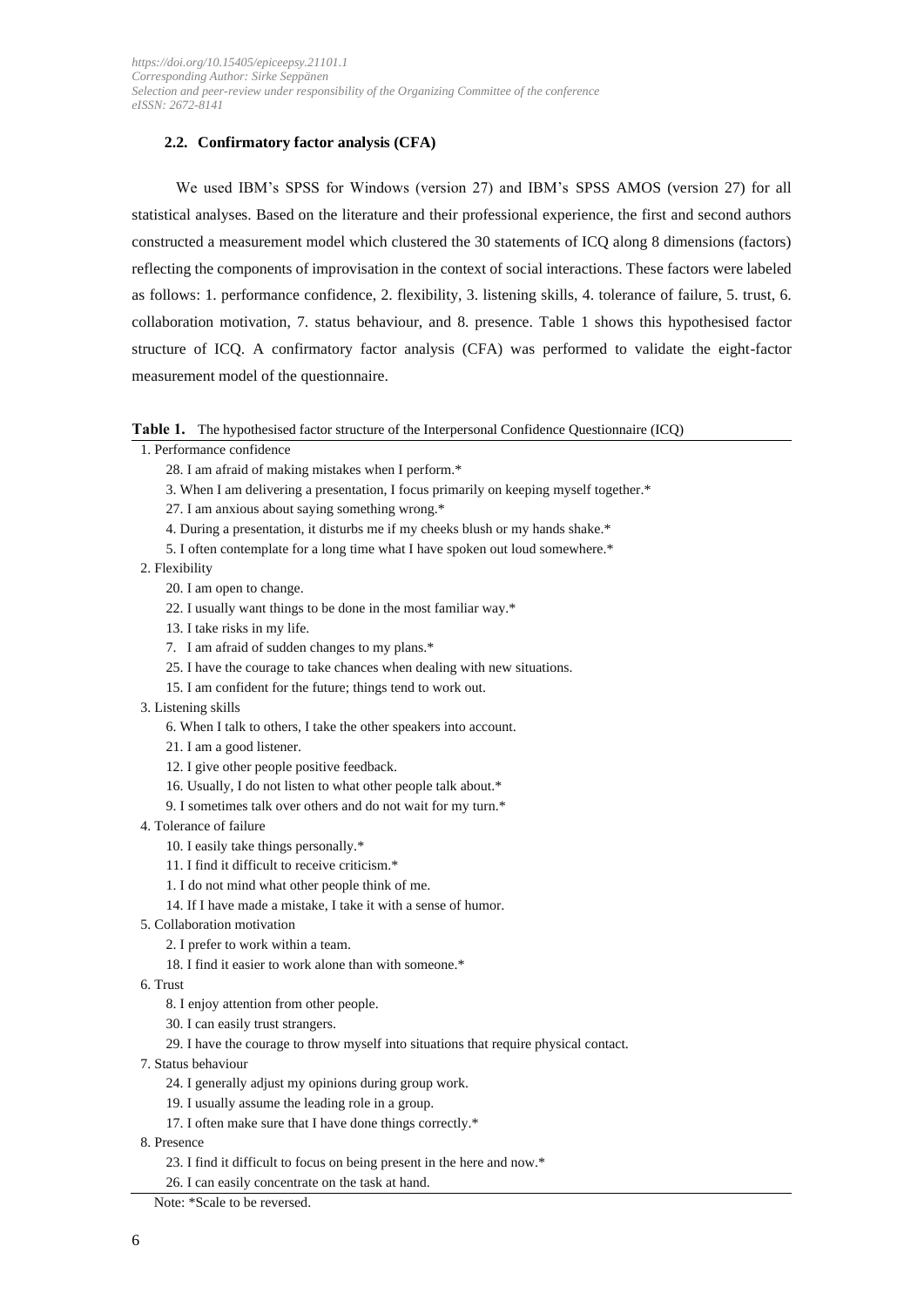Multiple fit indices were used to estimate the model fit using the following criteria: 1. the ratio of chi-square to degrees of freedom  $(\chi^2/df,$  between 1 and 3); 2. the Comparative Fit Index (CFI,  $> 0.90$ ); 3. the Tucker Lewis Index (TLI,  $> 0.90$ ); 4. the root mean square error of approximation (RMSEA,  $< 0.06$ ); and 5. the standardised root mean square residual (SRMR,  $< 0.05$ ). Factor loadings  $< 0.5$  were discarded from the model as well as items with standardised residual covariances exceeding 1.96 (Cabrera-Nguyen, 2010), which resulted in the omission of 10 items. Since only one item representing the factors of trust and status behaviour, respectively, remained, these individual items were omitted as well<sup>3</sup>. The final 18-item, 6-factor measurement model of ICQ (Figure 2) demonstrated a satisfactory model fit  $(\chi^2/df = 1.52, \text{CFI} =$  $0.94$ , TLI = 0.93, RMSEA = 0.05, SRMR = 0.05).



Figure 2. The 18-item, 6-factor measurement model of the Interpersonal Confidence Questionnaire (ICQ). The small circles on the left signify the error terms, the squares provide the original individual statements, and the ovals signify the ICQ factors. Factor loadings are depicted with arrows from factors to statements, and the correlations between factors are indicated by the curved multidirectional arrows on the right

 $3$  One item could be representative of a specific factor, assuming a strong theoretical justification. Here,  $Q29$ , which focused on physical contact, was not deemed adequate to represent trust, nor did Q19, indicative of a high status, represent the entire scope of status expression. Improvisation training does not aim to enhance either high- or lowstatus behaviour but seeks instead to improve the flexibility of status behaviour depending on contextual requirements.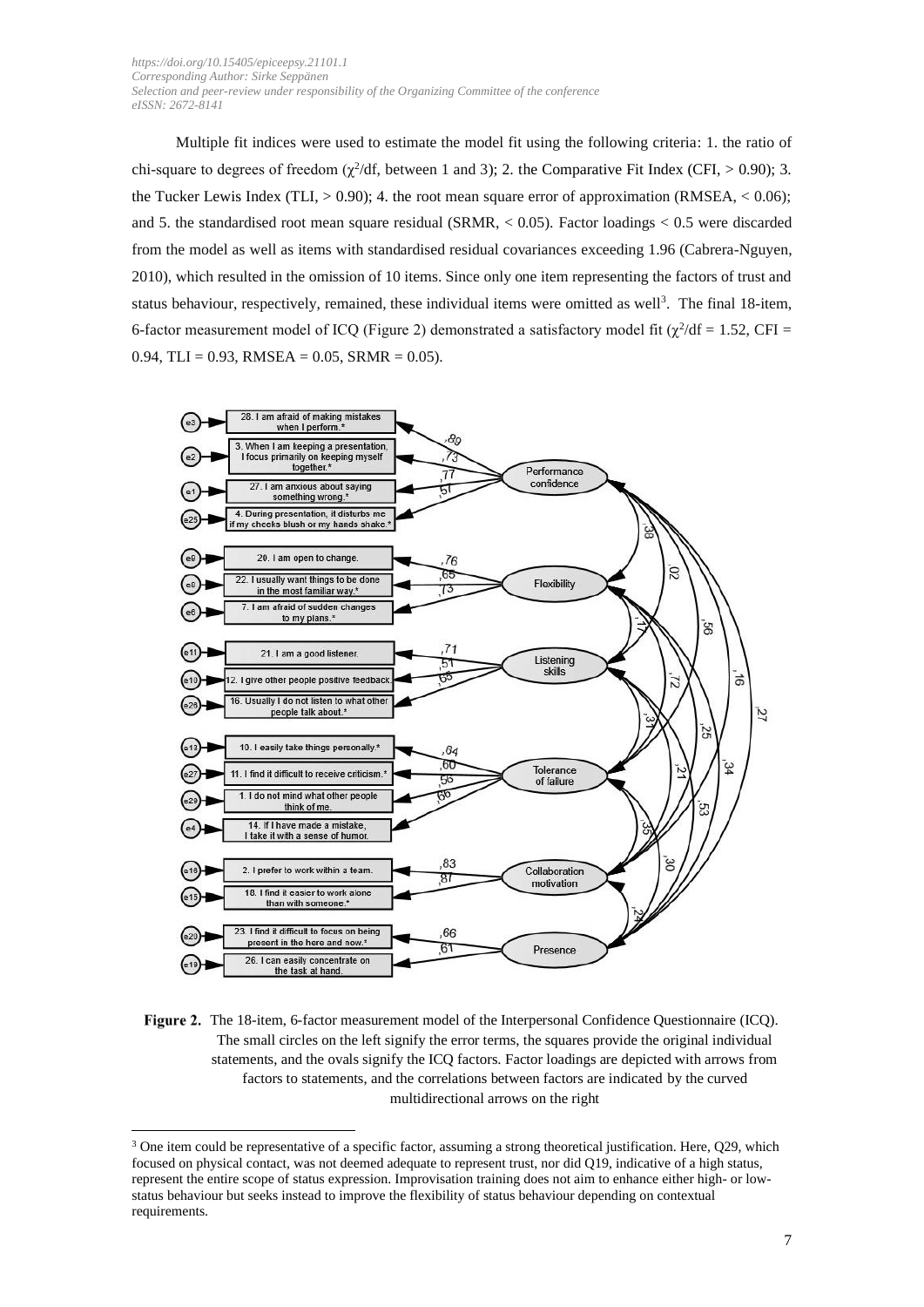#### **2.3. Composite reliability**

The internal consistency of the six factors were examined by calculating their composite reliability (Raykov, 1997) using Microsoft Excel. Excluding presence, the factors reached the cut-off value of 0.60 (Table 2), indicating an adequate internal consistency.

| Factor                   | Composite reliability |  |  |
|--------------------------|-----------------------|--|--|
| Performance confidence   | 0.83                  |  |  |
| Flexibility              | 0.76                  |  |  |
| Listening skills         | 0.66                  |  |  |
| Tolerance for failure    | 0.71                  |  |  |
| Collaboration motivation | 0.84                  |  |  |
| Presence                 | 0.57                  |  |  |

**Table 2.** Composite reliability of the ICQ factors

#### **2.4. Test–retest reliability**

In total, 65 control group participants repeated ICQ approximately 8 weeks ( $M = 8.5$ , SD  $\pm$  3.7) after the initial administration. We used the Spearman's correlation analysis to establish the test–retest reliability (i.e., stability over time) of ICQ between measurements. The Spearman's rho for the 18-item questionnaire  $(r_s = 0.853, p < 0.01)$  revealed a strong association between measurements.

#### **2.5. Discriminatory power**

The discriminatory power of ICQ was examined using the contrasting groups method following Richaud et al. (2017). We conducted an independent samples t-test to determine if a difference in means existed for participants with the highest interpersonal confidence scores (upper quartile) relative to participants with the lowest interpersonal confidence scores (lower quartile). The lower and upper quartiles differed in the 18-item ICQ  $[t (96) = -24.691, p < 0.001]$ .

#### **2.6. Relationship of interpersonal confidence between self-esteem and social phobia**

The relationship between interpersonal confidence and self-esteem was determined using the Pearson's correlation coefficient. A positive correlation was observed between the 18-item ICQ and Rosenberg's Self-esteem Scale (*r* = 0.550, *p* < 0.001).

A subsample (102 female, 28 male, and 6 other; age  $M = 26.6$ ;  $SD \pm 6.2$ ) of the study also completed the Mini–Social Phobia Inventory (Mini-SPIN). A Pearson's correlation coefficient analysis revealed a negative correlation between the 18-item ICQ and Mini-SPIN ( $r = -0.661$ ,  $p < 0.001$ ).

## **3. Impact of Improvisation Training Measured by the 18-Item ICQ**

#### **3.1. Measures**

The original 30-item ICQ was administered at three time points (T1, pretest; T2, posttest; and T3, follow-up test one year following the intervention). The impact of the improvisation training was examined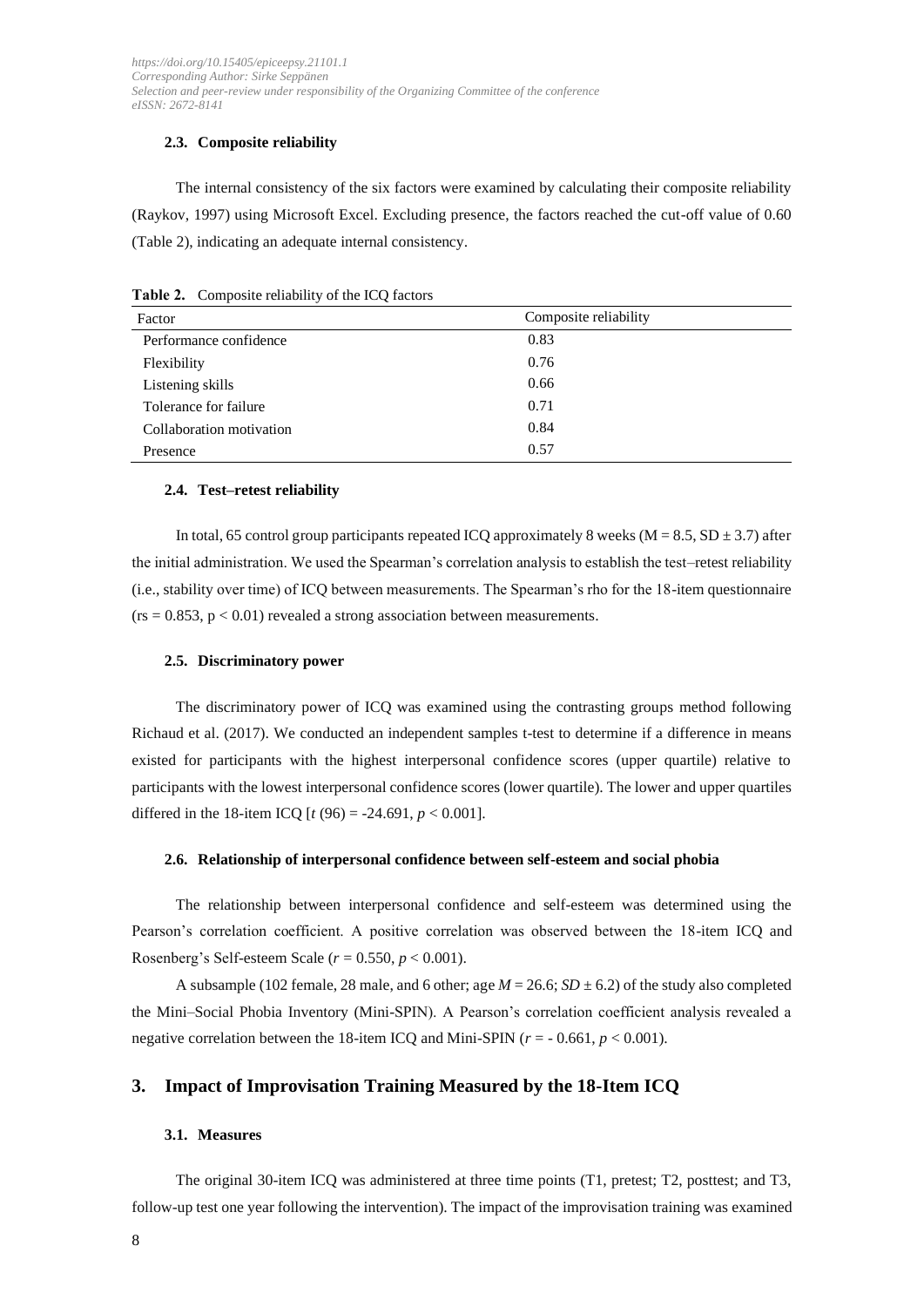utilising the 18-item ICQ and its factors performance confidence, flexibility, listening skills, tolerance of failure, collaboration motivation, and presence.

#### **3.2. Participants**

Two subsamples of the sample utilised in CFA were used to study the impact of improvisation training (Figure 1). First, to test the immediate effect of improvisation training, we used a subsample ( $n =$ 160) consisting of those participants who completed ICQ both before (T1) and after (T2) improvisation training. Participants (124 female, 32 male, and 4 other; ranging in age from 19 to 48 years [*M* = 26.6, *SD*  $\pm$  6.3]) were pooled from several improvisation courses conducted by the first and second authors. The intervention group ( $n = 95$ ) participated in a 10-week ( $n = 15$ ), a 7-week ( $n = 19$ ), or 5-week ( $n = 61$ ) improvisation course. The wait-listed control group ( $n = 65$ ) completed ICQ for the second time after equivalent periods (10 weeks,  $n = 15$ ; 7 weeks,  $n = 18$ ; and 5 weeks,  $n = 32$ ).

Second, to test the long-term effects of improvisation training, we used a follow-up subsample consisting of participants who completed ICQ before (T1), after (T2), and one year (T3) following the improvisation intervention  $[n = 35; 31]$  female, 3 male, and 1 other; ranging in age from 20 to 40 years (*M*  $= 27.6, SD \pm 6.6$ ). The intervention group of this subsample participated in a 7-week (17.5 h) improvisation course, the results of which appear elsewhere (Seppänen et al., 2019). The control group participated in a shorter two-day (8 h) improvisation course after the intervention study. Thus, the data from T1 and T2 were the same as that in Seppänen et al. (2019), analysed here using the 18-item ICQ. The follow-up data (T3) relied on a new dataset.

#### **3.3. Interventions**

Following the pretest, two teachers specialised in theatrical improvisation conducted the intervention (a 7-week course by the first author and 5- and 10-week courses by the second author). Lessons lasted 2.5 hours each for the 7-week course and 2 hours each for the 5- and 10-week courses. Participants were taught the basics of improvisation, including spontaneity, presence, tolerating mistakes, accepting and continuing ideas, group creativity, and status expression (interpersonal power and nonverbal interaction, such as eye contact, facial expressions, gestures, and body posture) (Barrett, 1998; Drinko, 2013b; Johnstone, 1985, 1999; Lobman, 2006; Sawyer, 2004, 2012; Spolin, 1999; Vera & Crossan, 2005). More specific details regarding the 7-week improvisation training appear in Seppänen et al. (2019). The most important content was comparable to the 5-week course. The 10-week course targetted student teachers, during which the three last meetings consisted of teacher students themselves teaching improvisation exercises to one another.

#### **3.4. Data analyses**

Statistical analyses were performed using IBM's SPSS for Windows (version 27.0). The negatively worded statements were converted to positive statements, and summation variables of the 18-item ICQ and its factors were calculated. An independent samples t-test was performed to test the age difference between research groups. To identify the immediate effects of the improvisation intervention on interpersonal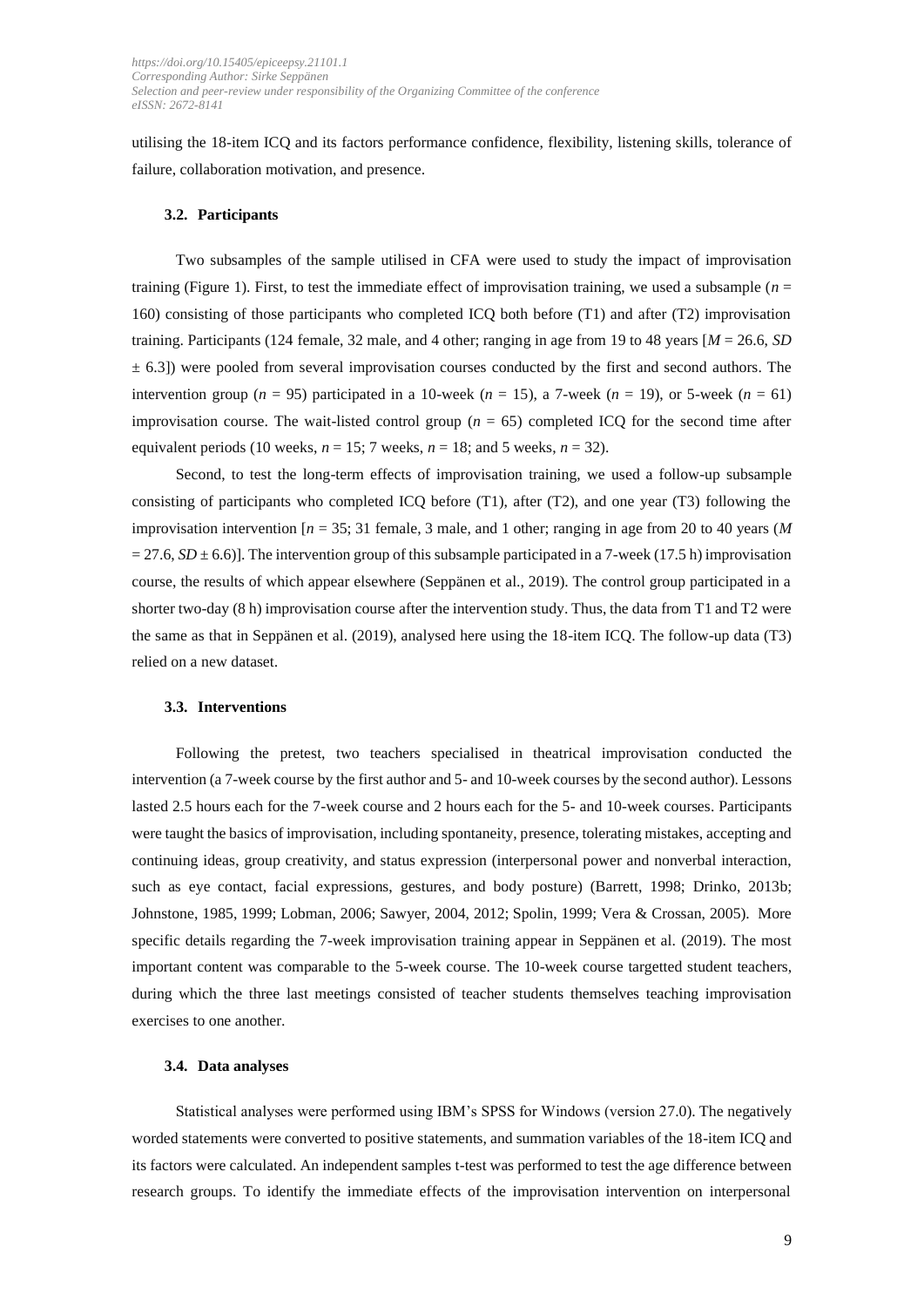confidence, performance confidence, flexibility, listening skills, tolerance of failure, collaboration motivation, and presence, we conducted a two-way analysis of variance (ANOVA) for mixed measures including TIME (pretest and posttest) as a within-group factor and GROUP (intervention group and control group) as a between-group factor. Paired-samples t-tests were performed as follow-up tests. We also used Bonferroni corrections to address the problem of multiple comparisons. We set the alpha level at 0.05 for all statistical analyses, while estimates of the effect size are reported using the partial eta squared  $(np<sup>2</sup>)$ .

To identify the long-term effects of the improvisation intervention, we adopted the Johnson– Neyman procedure (JN) (Johnson & Neyman, 1936; Potthoff, 1964; Preacher et al., 2006) following Seppänen et al. (2019). JN determines the levels of the pretest where the posttest values differ between research groups, producing a continuous 'region of significance' (D'Alonzo, 2004; Ji, 2016; Johnson, 2016; Tunca, 2016). Since Seppänen et al. found a heterogeneous treatment effect from the improvisation intervention benefiting those with lowest pretest ICQ scores most, we used the same JN method to study whether this effect remained one year later. A CAHOST–Excel workbook developed by Carden et al. (2017) was used to calculate the JN region of significance.

#### **3.5. Results**

An independent samples t-test detected no difference related to the mean age between the intervention and control groups at the pretest  $[t(160) = -0.274; p = 0.785]$ .

#### **3.5.1. Immediate impact of improvisation training**

To study the immediate impact of improvisation training, an ANOVA for mixed measures revealed a TIME x GROUP interaction for the 18-item ICQ [*F* (1, 158) = 12.400;  $p < 0.001$ ;  $np^2 = 0.073$ ] and for the factors of performance confidence  $[F(1, 158) = 13.858; p < 0.001; np^2 = 0.081]$  and tolerance of failure  $[F(1, 158)] = 5.525$ ;  $p = 0.020$ ;  $np^2 = 0.034$ . For flexibility, there was a marginally significant interaction  $[F(1, 158) = 3.238; p = 0.074; \eta p^2 = 0.020]$ . Adjacent paired t-tests indicated that interpersonal confidence (Figure 3a) increased from the pre- to the posttest for the intervention group  $\left[\frac{t(94)}{5.377};\frac{p}{\sqrt{6}}\right]$ , but not for controls  $[t(64) = 0.621; p = 0.537]$ , a finding similar to performance confidence (Figure 3b) [intervention group:  $t(94) = 5.752$ ;  $p < 0.001$ ; controls  $t(64) = 0.766$ ;  $p = 0.446$ ] and tolerance of failure (Figure 3c) [intervention group:  $t(94) = 3.607$ ;  $p < 0.001$ ; controls:  $t(64) = 0.338$ ;  $p = 0.736$ ]. For collaboration motivation (Figure 3f), there was a significant main effect for TIME  $[F(1, 158) = 12.208; p$  $= 0.001$ ;  $np^2 = 0.072$ , but no interaction for GROUP, indicating that the level of collaboration motivation increased from the pre- to posttest irrespective of the research group.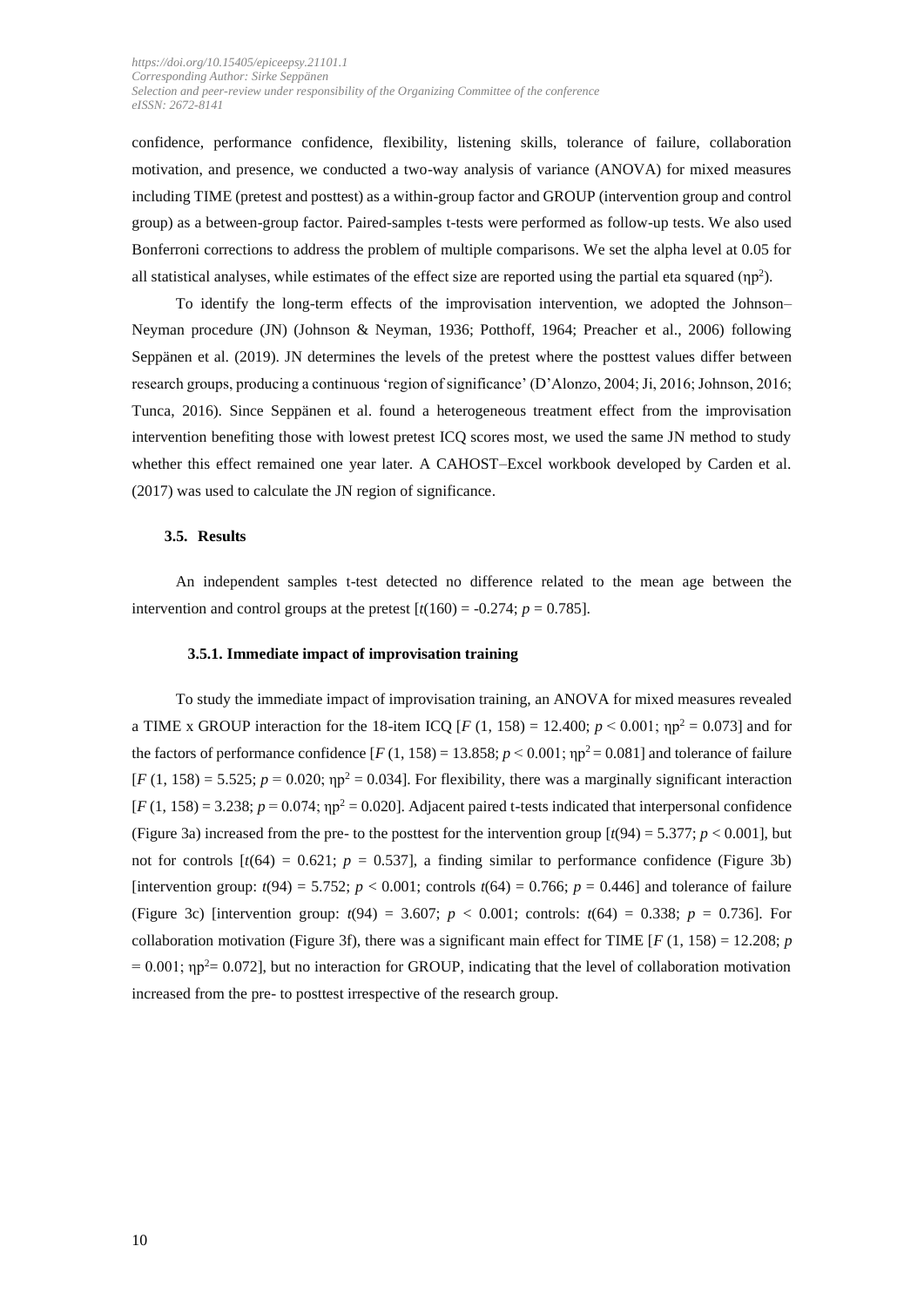



**(b)**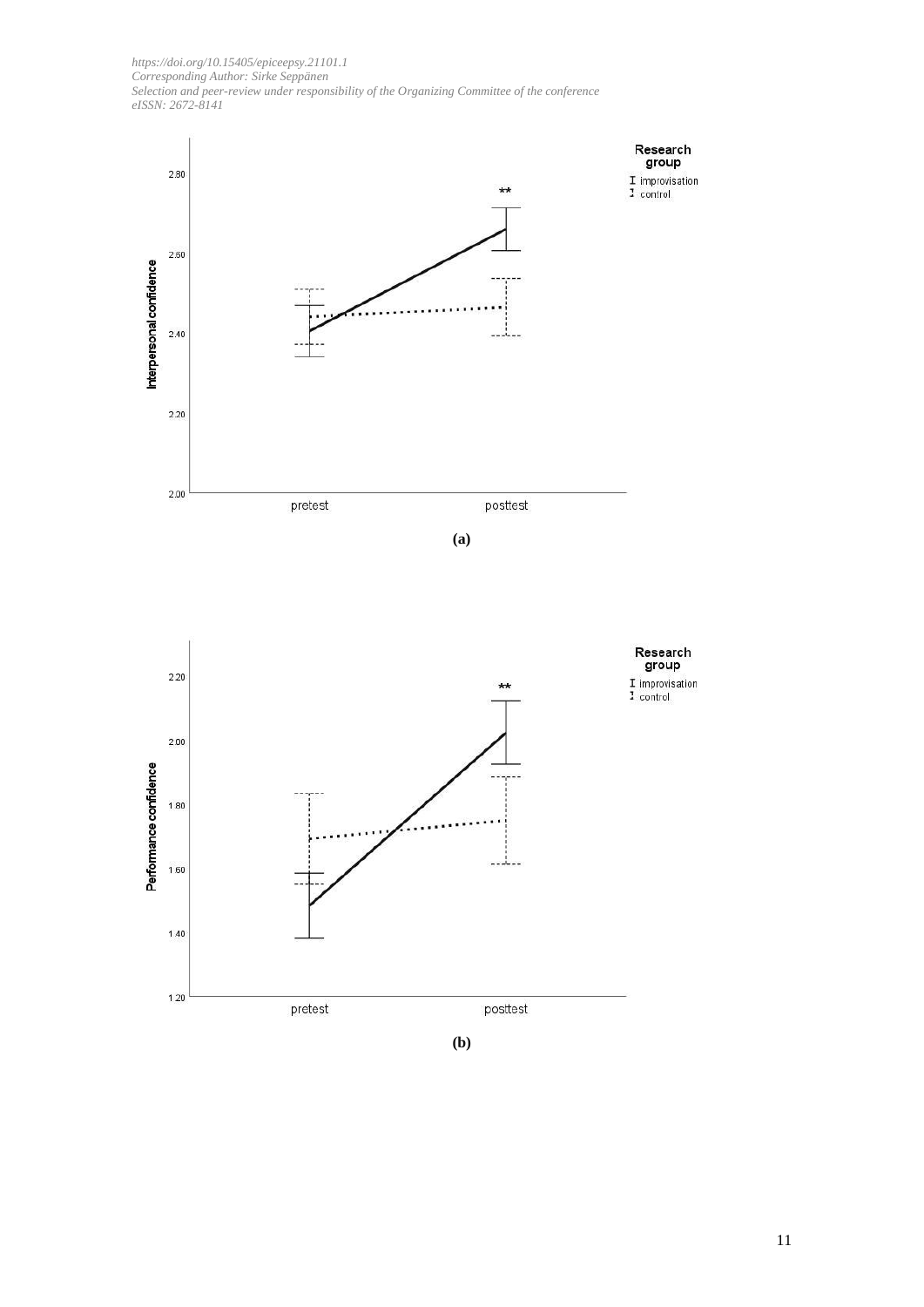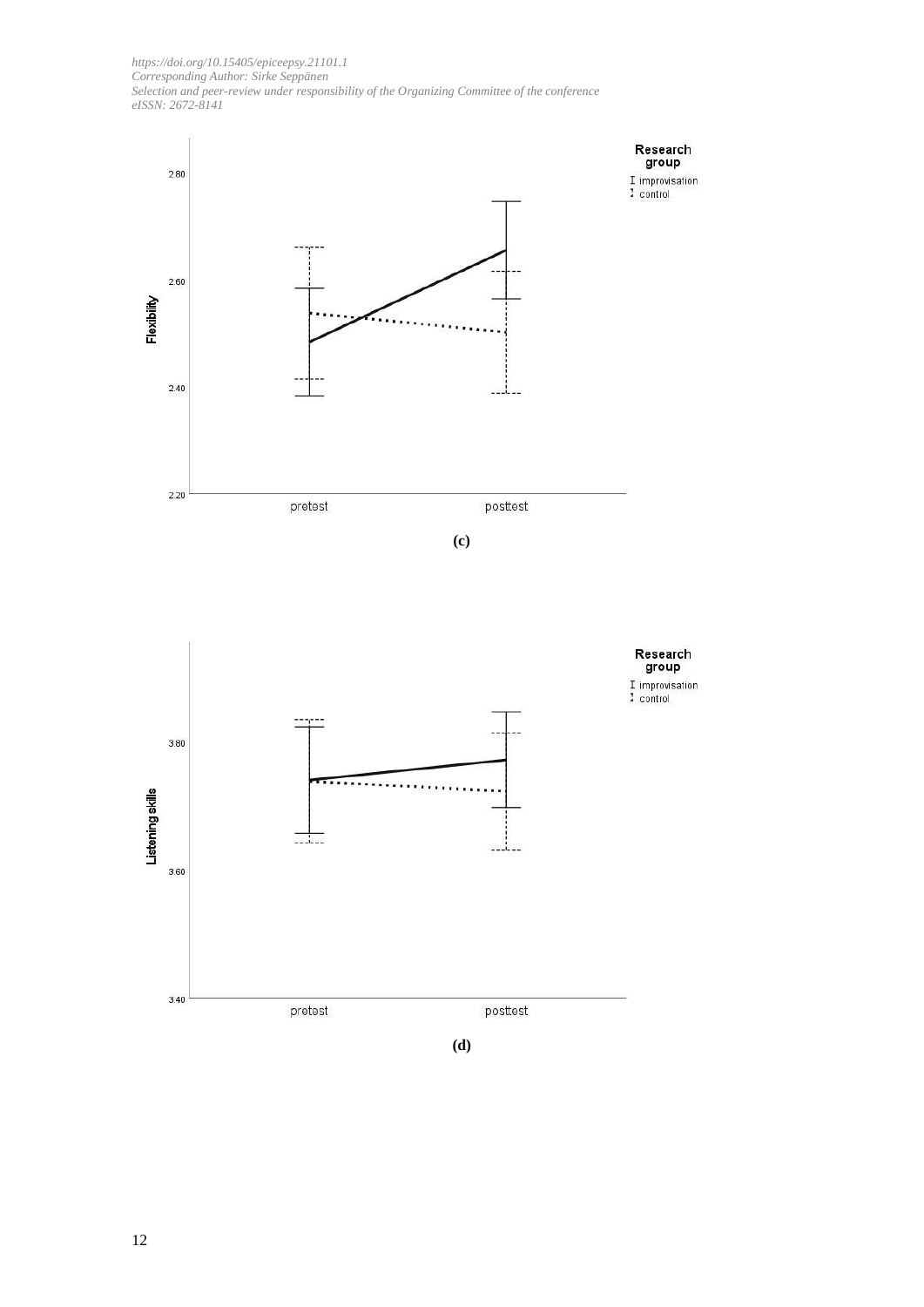





**(f)**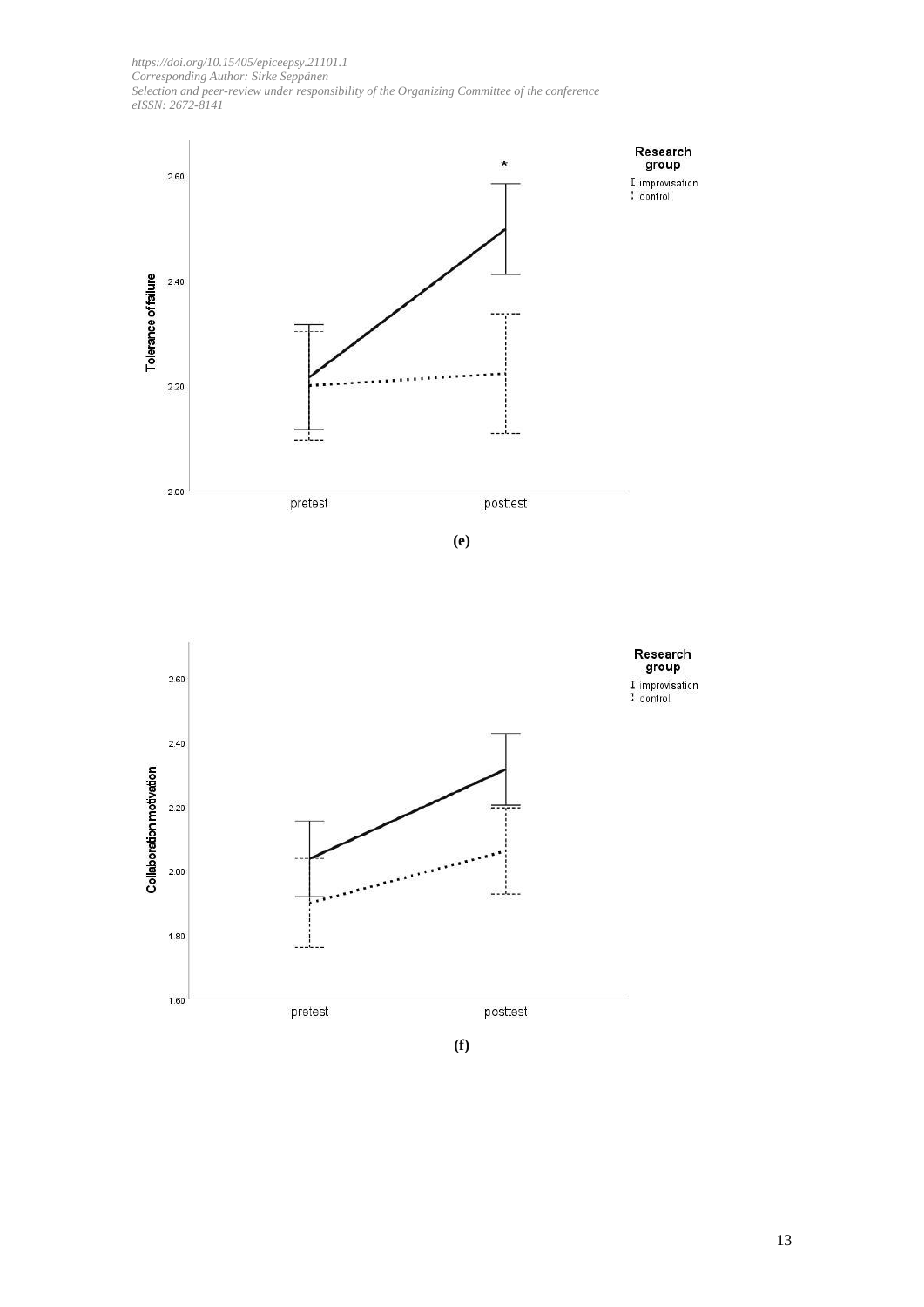

**Figure 3.** a) Interpersonal confidence as measured by the a) 18-item ICQ, b) performance confidence, c) flexibility, d) listening skills, e) tolerance of failure, f) collaboration motivation, and g) presence before and after improvisation training. \*\* $p < 0.001$ , \* $p < 0.05$ ; error bars:  $\pm 1$  SE

We conducted an additional ANOVA for repeated measures to identify whether the pretest scores differed from one another, since differential treatment effects among factors raised the question of the impact of their initial level. The ANOVA revealed a main effect for the pretest scores  $[F(6, 954) = 124,644;$  $p < 0.001$ ;  $np^2 = 0.439$ ] and adjacent pairwise comparisons indicated that the pretest differed ( $p < 0.05$  for all) excluding ICQ versus flexibility (*p* = 1.00) and collaboration motivation versus tolerance of failure (*p*  $= 0.549$ ).

#### **3.5.2. The long-term impact of improvisation training**

Table 3 provides the regions of significance for the differences between experimental groups revealed through the JN analyses.

|                          |               | Region of significance |  |  |
|--------------------------|---------------|------------------------|--|--|
|                          | T1 vs. T2     | T1 vs. T3              |  |  |
| Interpersonal confidence | $1.23 - 2.74$ |                        |  |  |
| Performance confidence   | $0.04 - 2.51$ | < 1.96                 |  |  |
| Flexibility              |               |                        |  |  |
| Listening skills         |               |                        |  |  |
| Tolerance of failure     | ۰             |                        |  |  |
| Collaboration motivation |               |                        |  |  |
| Presence                 |               |                        |  |  |

**Table 3.** Johnson-Neyman regions of significance for the differences between experimental group

*Note.* The range of the Interpersonal Confidence Questionnaire is 0–5. Region of significance reveals the range of pretest values, where the difference between research groups at posttest (T2) and follow-up test (T3) is significant.

*Abbreviations:* T1 = pretest, T2 = posttest, T3 = follow-up test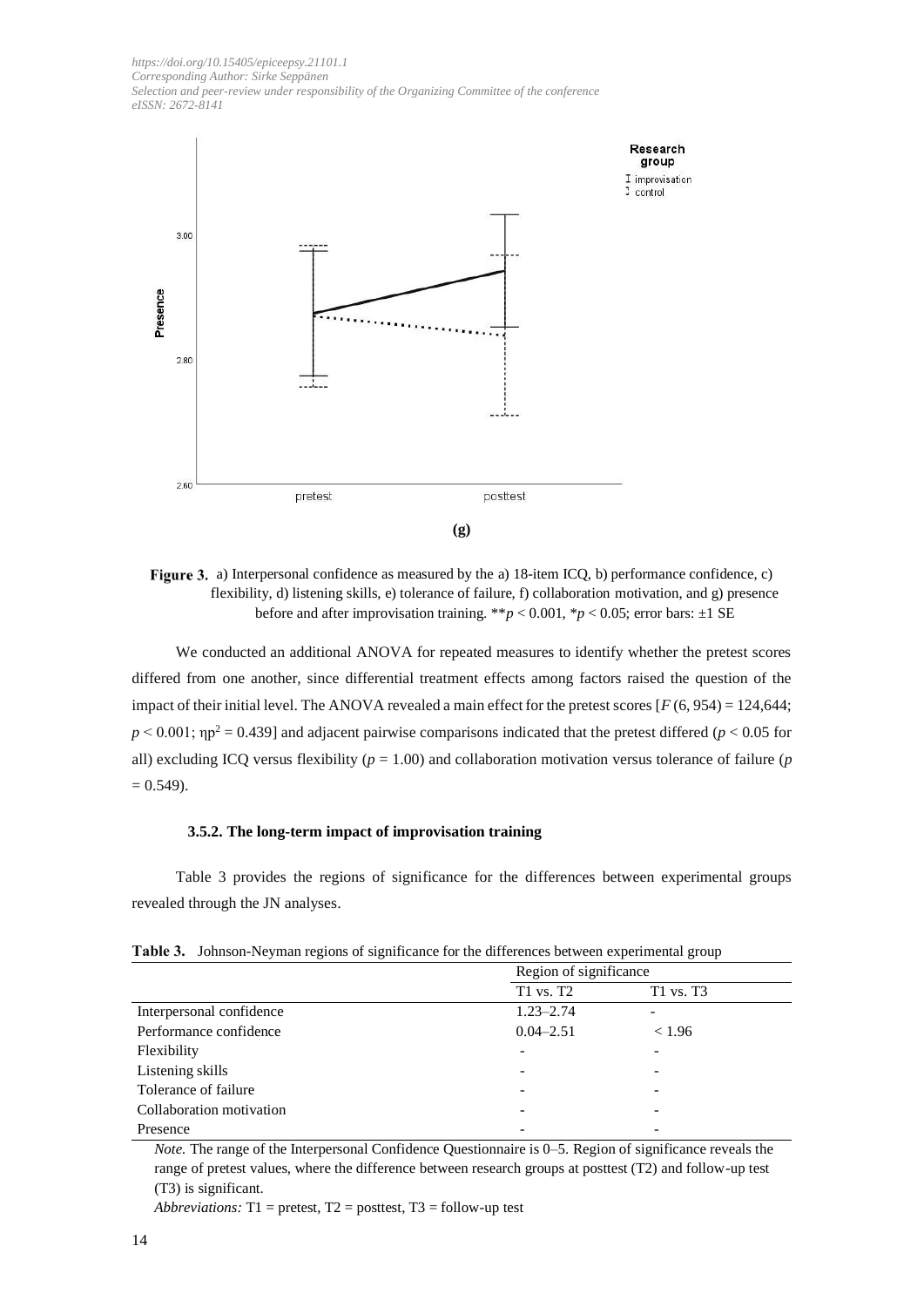The JN analysis for the 18-item ICQ at T1 versus T2 (Appendix B1a) indicated a significant increase in interpersonal confidence relative to controls among participants with pretest scores falling within the range of 1.23 to 2.74 ( $n = 8$ ), but not for those with lower ( $n = 1$ ) or higher pretest scores ( $n = 10$ ). No region of significance was observed at T1 versus T3 (Appendix B1b). The mean values for interpersonal confidence at the pre-, post-, and follow-up tests appear in Figure 4.



Figure 4. Mean values of interpersonal confidence at the pre-, post-, and follow-up tests (one year). Error bars: ±1 SE

The JN analysis for the ICQ factor performance confidence at T1 versus T2 (Appendix B2a) indicated a significant increase relative to controls for participants, with the pretest performance confidence score ranging from 0.04 to 2.51 ( $n = 16$ ), excluding those with lower ( $n = 1$ ) or higher pretest scores ( $n = 2$ ). At T1 versus T3 (Appendix B2b), participants with a low pretest performance confidence (<1.96, *n* = 14) exhibited an increased performance confidence relative to controls, which was not found among those with high pretest scores  $(n = 4)$ . These results indicate that, relative to controls, the increase in performance confidence was significant for participants in the intervention group with low pretest scores and that this effect persisted for one year. Mean values for performance confidence at the pre-, post-, and follow-up tests appear in Figure 5.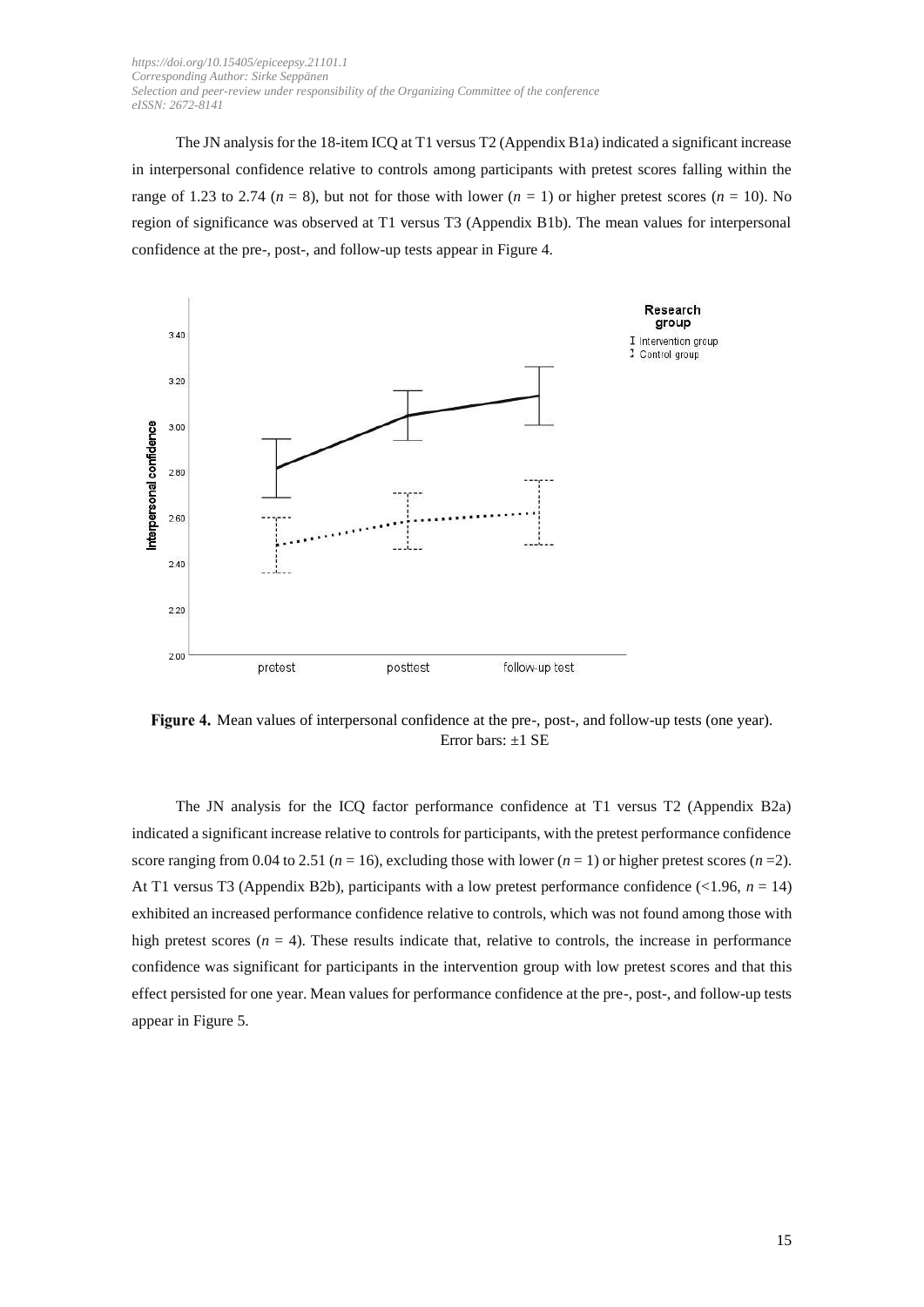

Figure 5. Mean values for performance confidence at the pre-, post-, and follow-up tests (one year). Error bars: ±1 SE

The JN analysis identified no areas of significance for the factors flexibility, listening skills, tolerance of failure, collaboration motivation, and presence, indicating no differences between the research groups at T1 versus T2 or at T1 versus T3.

#### **4. Discussion**

To our knowledge, no validated self-assessment instruments exist to measure the multidimensional skill set acquired through improvisation training. Therefore, this study addressed this methodological gap by validating the Interpersonal Confidence Questionnaire (ICQ), developed by Novák (2017, 2020) to evaluate the impact of improvisation training. Additionally, we investigated the immediate and long-term impact of improvisation interventions using ICQ.

The concept of interpersonal confidence refers to a situationally specific context, focusing on social interactions rather than on the more general trait of self-confidence (Seppänen et al., 2019). Similarly, tools such as the Scale of Perceived Social Self-Efficacy (Smith & Betz, 2000) and the Scale of Perceived Empathetic and Social Self-Efficacy (Di Giunta et al., 2010) measure the social dimension of self-efficacy in general. Self-efficacy, a concept developed by Bandura (1977, 1982), refers to the belief in one's capacity to manage environmental demands and perform successfully in a given task (e.g., for family–teacher communication, see De Coninck et al. (2020); for negotiating during role-play simulation, see Duchatelet et al. (2021)). Accordingly, ICQ targets the measurement of an individual's perceived capability related to effective social interactions rather than possessing social skills.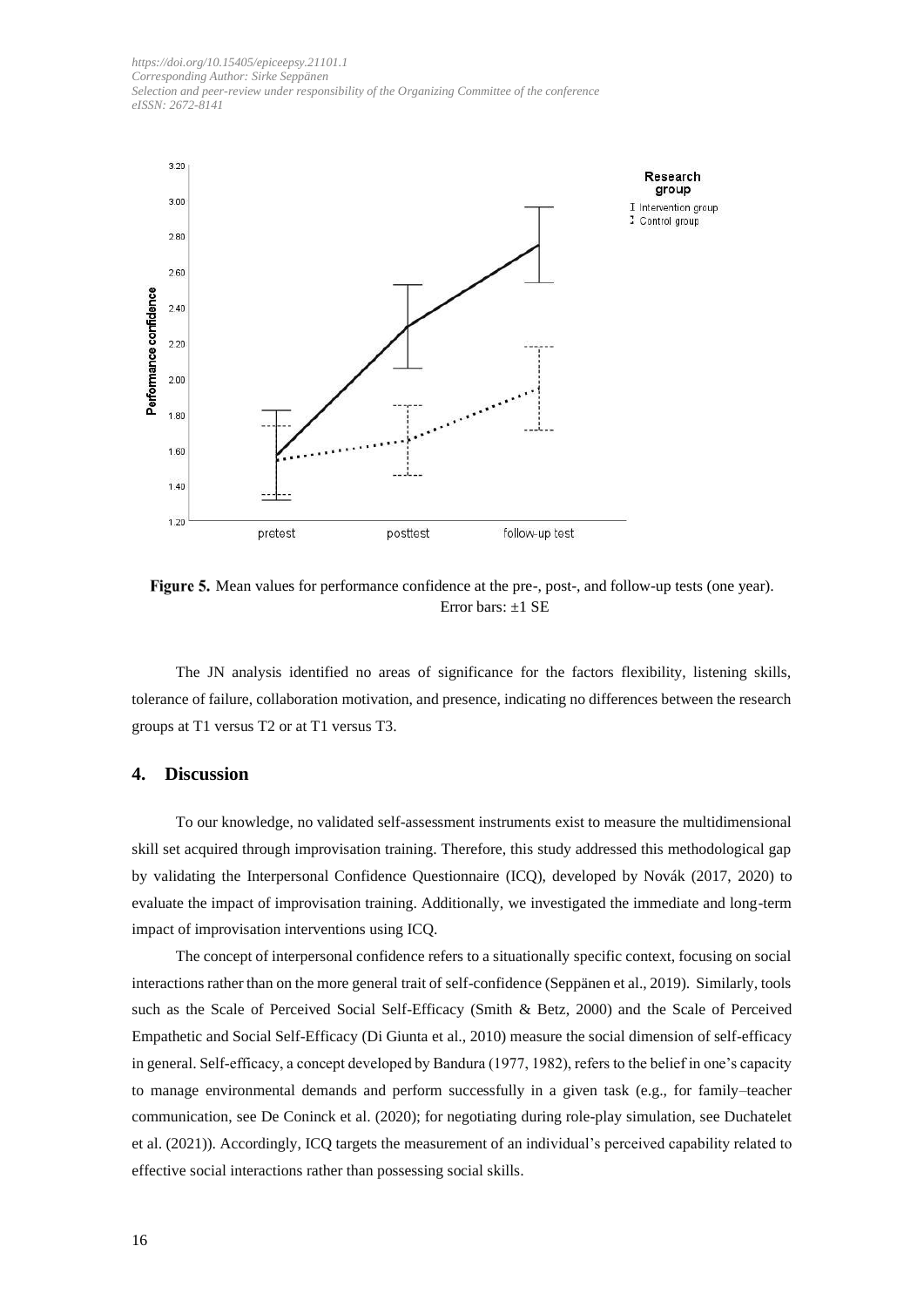#### **4.1. Psychometric properties of ICQ**

The results of this study provide an 18-item scale of interpersonal confidence across six factors: performance confidence, flexibility, listening skills, tolerance of failure, collaboration motivation, and presence. The composite reliability of the factors was adequate, excluding the 0.57 value for the factor presence, which approached the cut-off limit of 0.6. This factor might benefit from the inclusion of additional statements to assess presence in ICQ. The level of interpersonal confidence remained stable across the relatively long test–retest interval of 8 weeks, indicating a high test–retest reliability. ICQ also exhibited a discriminatory power since the mean values between the highest and lowest percentiles differed significantly. The Pearson's correlation coefficients revealed a positive correlation between interpersonal confidence and self-esteem, measured using the Rosenberg Self-Esteem Scale. However, the medium correlation (*r* = 0.550) might indicate that the Rosenberg Self-Esteem Scale may assess more general and ICQ more situation-specific and socially focused aspects of self-related opinions. Finally, interpersonal confidence and social phobia, measured using Mini-SPIN (Connor et al., 2001; Ranta et al., 2012; Seeley-Wait et al., 2009), revealed an expected inverse relationship.

#### **4.2. Impact of improvisation training on interpersonal confidence**

We used the 18-item ICQ to study the immediate and long-term impact of improvisation training on interpersonal confidence and its factors performance confidence, flexibility, listening skills, tolerance of failure, collaboration motivation, and presence. As expected, our results revealed improvements to interpersonal confidence, performance confidence, and tolerance of failure for the improvisation group relative to controls at the posttest. The improvement in flexibility was marginally significant. Interestingly, collaboration motivation increased irrespective of improvisation training. One possible explanation for this unexpected result relates to the overall collaboration experience, since university training might have included group assignments for all students during the research period. Thus, the control group also might have gained experience with and motivation for collaboration through group work. Another explanation relates to the questionnaire itself. Collaboration motivation was measured using two statements, whereas performance confidence and tolerance of failure relied on four statements, respectively. Perhaps these fouritem factors more accurately assessed the feature and its change following the intervention. This observation might explain also the missing result for the two-item factor presence, which showed the lowest composite reliability score. In terms of listening skills, the lack of the hypothesised increase in the improvisation group might relate to the ceiling effect. In this case, the pretest score for listening skills was relatively high ( $M = 3.7$ ;  $SD \pm 0.80$ ) using a Likert scale ranging from 0 to 5. Furthermore, the initial level for listening skills was highest relative to other factors. Thus, it is possible that there was less potential for improvement within listening skills.

Results from the 18-item ICQ agreed with previously reported pretest–posttest findings measured using the original 30-item ICQ (Seppänen et al., 2019). At the posttest, both scales detected a differential effect from improvisation training on interpersonal confidence resulting in a stronger benefit to participants with low pretest scores. However, this effect disappeared one year later. Perhaps the development of interpersonal confidence ceased once improvisation training ended (none of the participants reported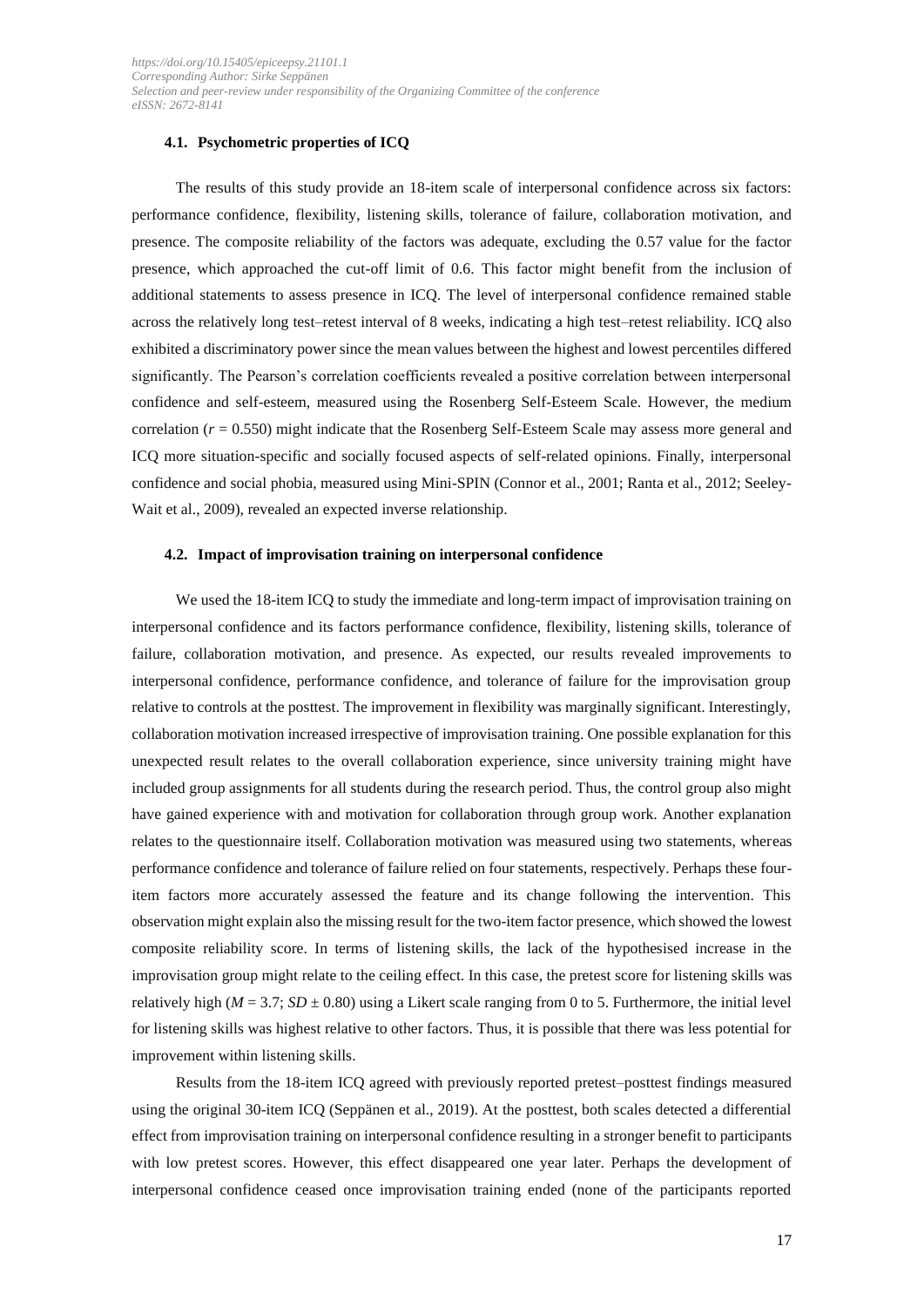attending improvisation courses following the intervention). Yet, since the wait-listed control group participated in a shorter improvisation course following the study period, attending a course possibly confounded our results by diminishing the between-group difference.

In terms of ICQ factors, improvisation training enhanced performance confidence relative to the control group, and this between-group difference persisted for one year. Again, participants with low initial levels of performance confidence gained the most benefit from the intervention. For the other factors, no between-group differences at the post- nor follow-up tests were identified within this subsample. Possibly, the statistical power was insufficient here to reveal intervention effects.

Why then did the improvisation intervention influence performance confidence? Participant motivation might explain this outcome. The improvisation course advertisement mentioned a special target group, 'persons struggling with performance anxiety', although other interested individuals were also accepted into the course (excluding those with previous experience with improvisation training). Perhaps, the primary motivation for attending the improvisation course was to alleviate performance anxiety, which might have led participants to challenge themselves to take risks encouraged by the psychologically safe atmosphere and supportive improvisation group, eventually leading to an increased performance confidence. Some support for this explanation is provided by the lower initial level of performance confidence versus other factors. Thus, there might have been more potential for a change in performance confidence relative to other factors. This finding agrees with studies on the impact of improvisation training (DeBettignies & Goldstein, 2019) and drama education (Wright, 2006) on school children's self-concept, that is, how students perceive their status and abilities. They found a positive training effect, but only among children who began with relatively lower levels of self-concept. While self-concept represents a more general construct than performance confidence, these results suggest that the gains from interventions may be related to the initial level of the targeted psychological construct.

Additionally, the enhanced performance confidence endured for one year regardless of the discontinuation of improvisation training, possibly reflecting a transfer effect. Student teachers confront performance situations frequently in their studies (e.g., presentations and teaching practice). Perhaps, improved performance confidence transferred from the improvisation training context to their everyday life–performance situations, such that the benefits persisted.

The results of this study offer practical implications for fields where interpersonal competencies are required, such as in the context of education. According to Coppens (2002), a teacher should establish a safe space where pupils can experiment and learn, and be continually ready to integrate unexpected contributions from pupils and the environment. While planning lessons is a crucial component of a teacher's professional skills, responsiveness plays an equally important role—that is, readiness to abandon a plan and intuitively shift the course of a lesson according to the situational challenges. This situational sensitivity and responsiveness as well as intuitive thinking can be practised through applied improvisation (Aadland et al., 2017). As Sawyer (2011) states, great teaching requires both structuring elements and improvisational brilliance.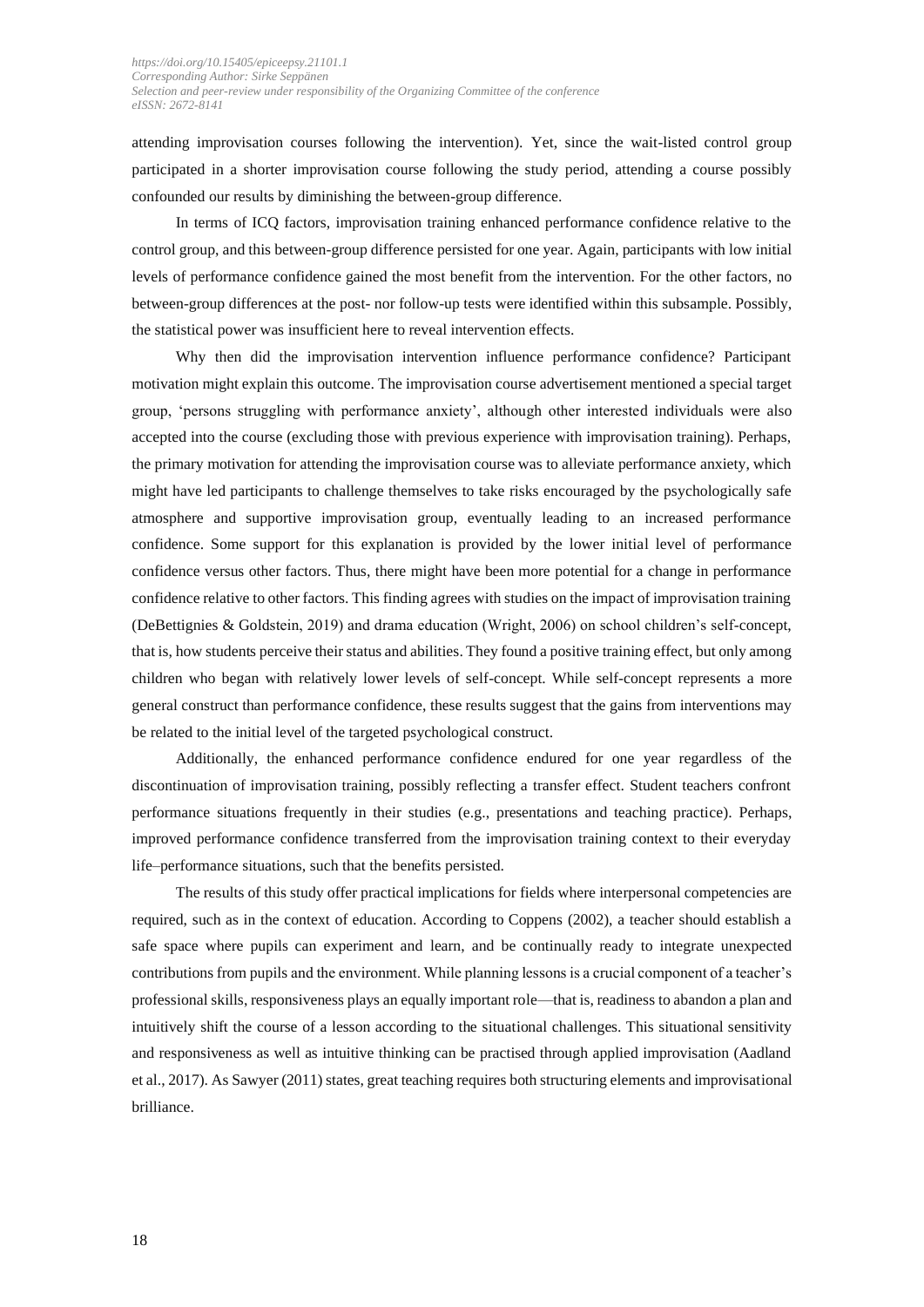#### **4.3. Limitations of the study**

This study has several limitations. Further research is needed to investigate the psychometric qualities of ICQ in more detail. As such, future research should examine the convergent, divergent, and predictive validity of ICQ. In addition, it would be interesting to examine the association between interpersonal confidence and interpersonal communication competence (Rubin & Martin, 1994), a close yet more general concept reflecting aspects of interpersonal behaviour. Moreover, the results here should be replicated and extended to different cultures, since these results cannot be generalised beyond Finnish culture. We present here an English translation of the scale (Appendix A1, in Finnish see Appendix A2), which requires validation among international respondents. Despite these limitations, the present study contributes to the literature in educational research and offers practical implications for fields where interpersonal competencies are required.

#### **4.4. Conclusions**

This study provides initial evidence of the validity and reliability of ICQ as a self-report measure of interpersonal confidence. In addition to providing a useful tool $4$  to determine the impact of improvisation training in future, ICQ may be used as a screening tool to identify individuals who might benefit the most from the training—that is, persons with low interpersonal confidence. Our results demonstrated that improvisation training promoted interpersonal confidence, performance confidence, and tolerance of failure relative to a control group. One year later, performance confidence persisted at a higher level than that found among the control group. These results extend our understanding of the impact of improvisation training, demonstrating that a relatively short improvisation intervention might enhance interpersonal confidence, specifically among those who most need it.

#### **Acknowledgments**

Sirke Seppänen received financial support from the Doctoral School in Humanities and Social Sciences at the University of Helsinki for the presentation of this paper at the 12<sup>th</sup> ICEEPSY 2021 online conference. The authors declare that they have no conflict of interest. The funding agencies were not involved in any part of this study. We would like to thank Vanessa Fuller for English-language proofreading of the manuscript.

### **References**

- Aadland, H., Espeland, M., & Arnesen, T. E. (2017). Towards a typology of improvisation as a professional teaching skill: Implications for pre-service teacher education programmes. *Cogent Education, 4*(1), 1295835. https://doi.org/10.1080/2331186X.2017.1295835
- Bandura, A. (1977). Self-efficacy: Toward a unifying theory of behavioral change. *Psychological Review, 84*(2), 191–215. https://doi.org/10.1037/0033-295X.84.2.191
- Bandura, A. (1982). Self-efficacy mechanism in human agency. *American Psychologist, 37*(2), 122–147. https://doi.org/10.1037/0003-066X.37.2.122

<sup>4</sup> Usage of ICQ is possible and most welcome using this article as a reference.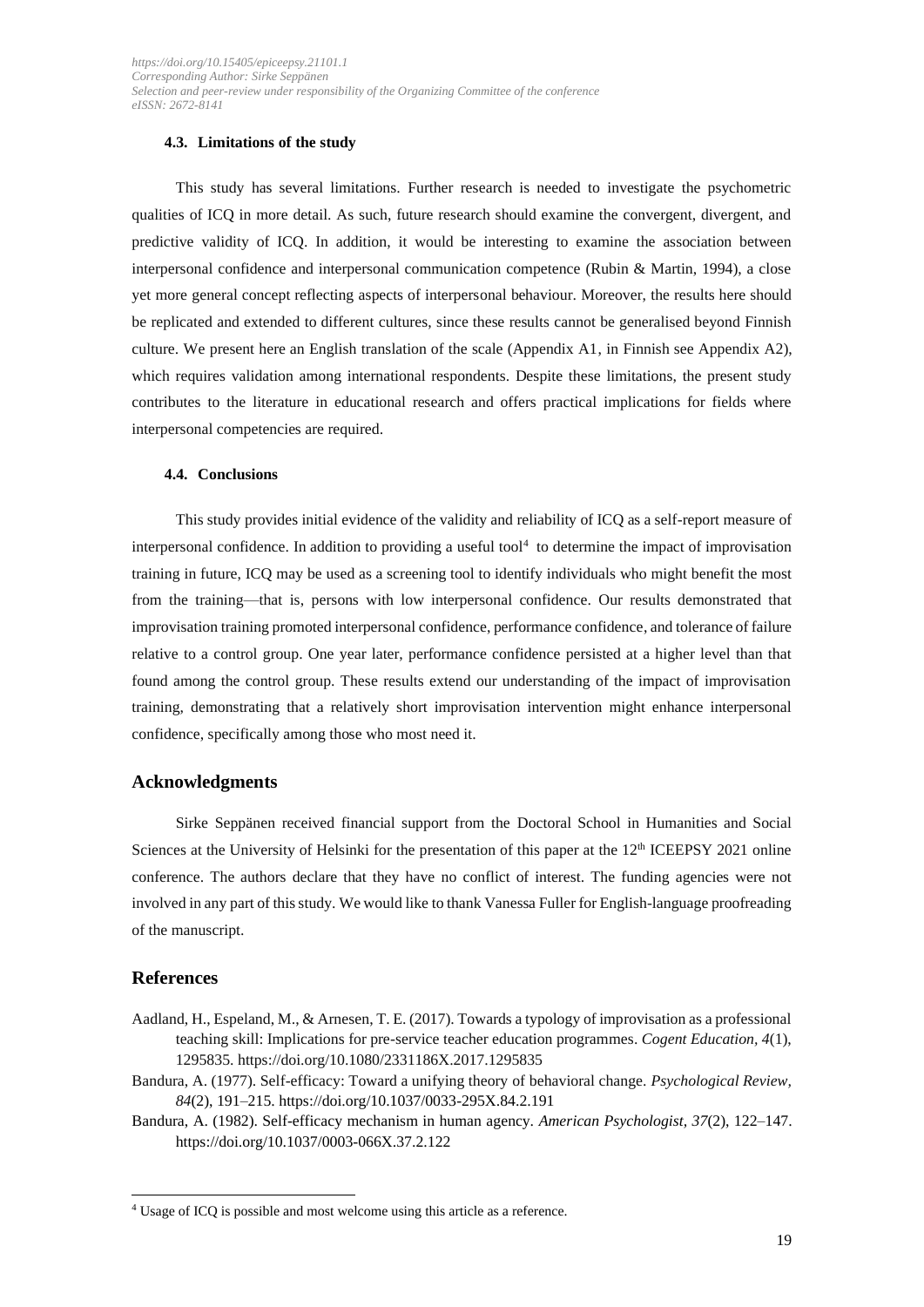- Barrett, F. J. (1998). Coda—Creativity and Improvisation in Jazz and Organizations: Implications for Organizational Learning. *Organization Science, 9*(5), 605–622. https://doi.org/10.1287/orsc.9.5.605
- Becker, T. (2012). Evaluating Improvisation As A Technique For Training Pre-service Teachers For Inclusive Classrooms. [Doctoral dissertation, University of Central Florida]. Electronic Theses and Dissertations, 2004-2019. 2491. https://stars.library.ucf.edu/etd/2491
- Benjamin, S., & Kline, C. (2019). How to yes-and: Using improvisational games to improv(e) communication, listening, and collaboration techniques in tourism and hospitality education. *Journal of Hospitality, Leisure, Sport & Tourism Education, 24*, 130–142. https://doi.org/10.1016/j.jhlste.2019.02.002
- Berk, R. A., & Trieber, R. H. (2009). Whose Classroom Is It, Anyway? Improvisation as a Teaching Tool. *Journal on Excellence in College Teaching, 20*(3), 32.
- Cabrera-Nguyen, P. (2010). Author Guidelines for Reporting Scale Development and Validation Results in the Journal of the Society for Social Work and Research. *Journal of the Society for Social Work and Research, 1*(2), 99–103. https://doi.org/10.5243/jsswr.2010.8
- Carden, S. W., Holtzman, N. S., & Strube, M. J. (2017). CAHOST: An Excel Workbook for Facilitating the Johnson-Neyman Technique for Two-Way Interactions in Multiple Regression. *Frontiers in Psychology, 8*. https://doi.org/10.3389/fpsyg.2017.01293
- Casteleyn, J. (2019). Improving public speaking in secondary education―Exploring the potential of an improvisation training. *L1 Educational Studies in Language and Literature*, Special Issue Assessing Oracy (Assessing Oracy). https://doi.org/10.17239/L1ESLL-2019.19.03.04
- Connor, K. M., Kobak, K. A., Churchill, L. E., Katzelnick, D., & Davidson, J. R. T. (2001). Mini-SPIN: A brief screening assessment for generalized social anxiety disorder. *Depression and Anxiety, 14*(2), 137–140. https://doi.org/10.1002/da.1055
- Coppens, H. (2002). Training Teachers' Behaviour. Research in Drama Education. *The Journal of Applied Theatre and Performance, 7*(2), 195–206. https://doi.org/10.1080/1356978022000007974
- D'Alonzo, K. T. (2004). The Johnson-Neyman Procedure as an Alternative to ANCOVA. *Western Journal of Nursing Research, 26*(7), 804–812. https://doi.org/10.1177/0193945904266733
- De Coninck, K., Walker, J., Dotger, B., & Vanderlinde, R. (2020). Measuring student teachers' self-efficacy beliefs about family-teacher communication: Scale construction and validation. *Studies in Educational Evaluation, 64*, 100820. https://doi.org/10.1016/j.stueduc.2019.100820
- DeBettignies, B. H., & Goldstein, T. R. (2019). Improvisational theater classes improve self-concept. Psychology of Aesthetics, Creativity, and the Arts. https://doi.org/10.1037/aca0000260
- Di Giunta, L., Eisenberg, N., Kupfer, A., Steca, P., Tramontano, C., & Caprara, G. V. (2010). Assessing Perceived Empathic and Social Self-Efficacy Across Countries. *European Journal of Psychological Assessment : Official Organ of the European Association of Psychological Assessment, 26*(2), 77– 86. https://doi.org/10.1027/1015-5759/a000012
- Dontsov, A., & Perelygina, E. (2014). Interpersonal confidence as a factor in the prevention of disorganized interaction. *Psychology in Russia: State of the Art, 7*(1), Article 1. https://doi.org/10.11621/pir.2014.0105
- Drinko, C. D. (2013a). Keith Johnstone: Spontaneity, Storytelling, Status, and Masks, Trance, Altered States. In *Theatrical Improvisation, Consciousness, and Cognition*. Palgrave Macmillan. https://doi.org/10.1057/9781137335296
- Drinko, C. D. (2013b). The Improvising Mind: On Stage and in the Lab. In T*heatrical Improvisation, Consciousness, and Cognition*. Palgrave Macmillan US. https://doi.org/10.1057/9781137335296
- Duchatelet, D., Spooren, P., Bursens, P., Gijbels, D., & Donche, V. (2021). Explaining self-efficacy development in an authentic higher education learning context of role-play simulations. *Studies in Educational Evaluation, 68*, 100940. https://doi.org/10.1016/j.stueduc.2020.100940
- Felsman, P., Gunawardena, S., & Seifert, C. M. (2020). Improv experience promotes divergent thinking, uncertainty tolerance, and affective well-being. *Thinking Skills and Creativity, 35*, 100632. https://doi.org/10.1016/j.tsc.2020.100632
- Felsman, P., Seifert, C. M., & Himle, J. A. (2018). The use of improvisational theater training to reduce social anxiety in adolescents. *The Arts in Psychotherapy, 63*, 111–117. https://doi.org/10.1016/j.aip.2018.12.001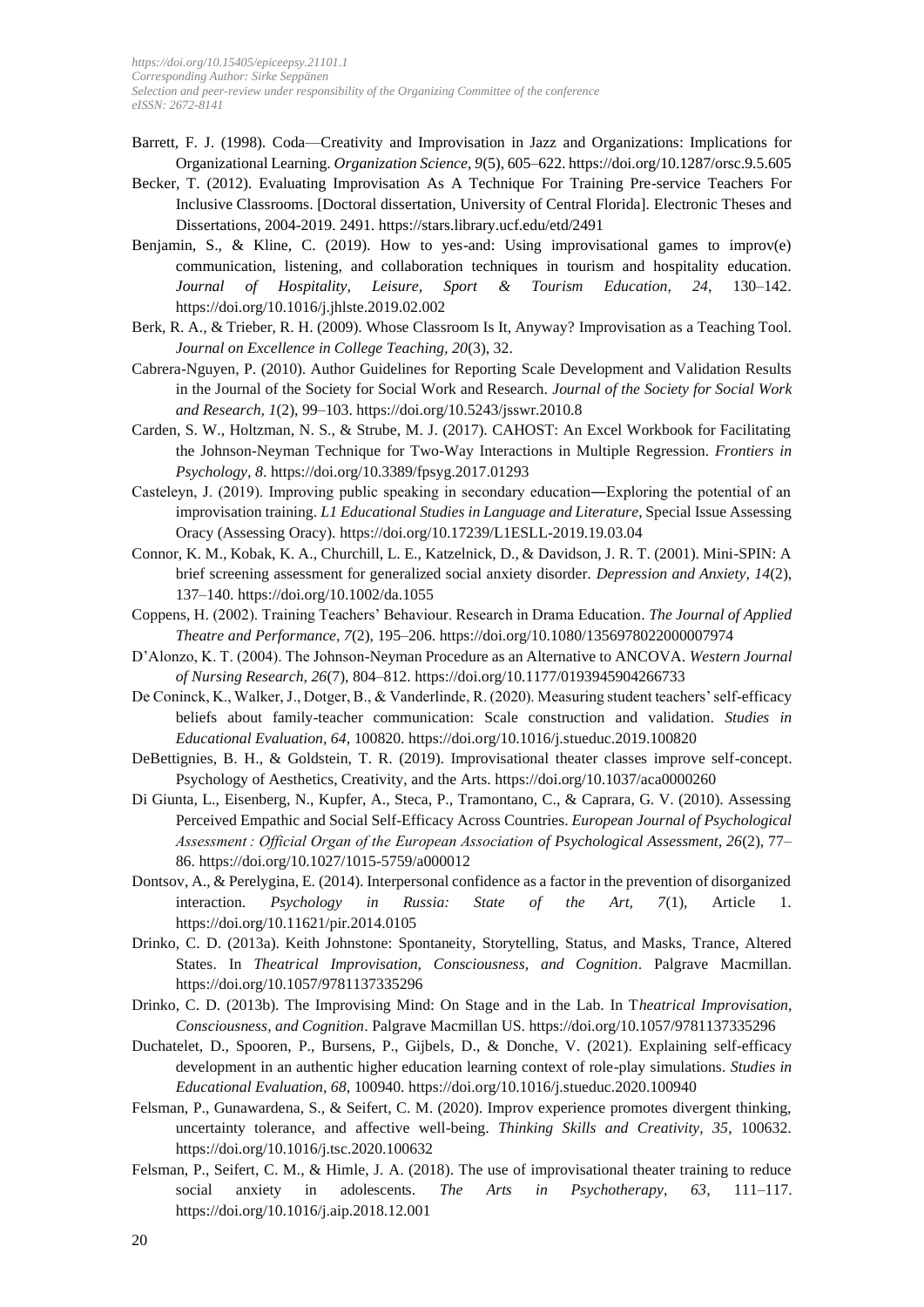- Gao, L., Peranson, J., Nyhof-Young, J., Kapoor, E., & Rezmovitz, J. (2018). The role of "improv" in health professional learning: A scoping review. *Medical Teacher, 0*(0), 1–8. https://doi.org/10.1080/0142159X.2018.1505033
- Gerber, E. (2009). Using improvisation to enhance the effectiveness of brainstorming. *Proceedings of the 27th International Conference on Human Factors in Computing Systems - CHI 09, 97*. https://doi.org/10.1145/1518701.1518718
- Gillian-Daniel, A. L., Benjamin L. Taylor, & Gillian-Daniel, D. L. (2020). Using Improvisation to Increase Graduate Students' Communication Self-Efficacy. *Change: The Magazine of Higher Learning, 52*(4), 46–52. https://doi.org/10.1080/00091383.2020.1794262
- Graue, M. E., Whyte, K. L., & Karabon, A. E. (2015). The power of improvisational teaching. *Teaching and Teacher Education, 48*, 13–21. https://doi.org/10.1016/j.tate.2015.01.014
- Gruenewald, T. L., Kemeny, M. E., Aziz, N., & Fahey, J. L. (2004). Acute Threat to the Social Self: Shame, Social Self-esteem, and Cortisol Activity. *Psychosomatic Medicine, 66*(6), 915–924. https://doi.org/10.1097/01.psy.0000143639.61693.ef
- Hainselin, M., Aubry, A., & Bourdin, B. (2018). Improving Teenagers' Divergent Thinking With Improvisational Theater. *Frontiers in Psychology, 9*. https://doi.org/10.3389/fpsyg.2018.01759
- Hoffmann-Longtin, K., Rossing, J. P., & Weinstein, E. (2018). Twelve tips for using applied improvisation in medical education. *Medical Teacher, 40*(4), 351–356. https://doi.org/10.1080/0142159X.2017.1387239
- Ji, X. (2016). A Primer on the Johnson-Neyman Technique: An Alternative Procedure to ANCOVA. *General Linear Model Journal, 42*(1), 25–31.
- Johnson, P. O., & Neyman, J. (1936). Tests of certain linear hypotheses and their application to some educational problems. *Statistical Research Memoirs, 1*, 57–93.
- Johnson, T. R. (2016). Violation of the homogeneity of regression slopes assumption in ANCOVA for twogroup pre-post designs: Tutorial on a modified Johnson-Neyman procedure. *The Quantitative Methods for Psychology, 12*(3), 253–263. https://doi.org/10.20982/tqmp.12.3.p253

Johnstone, K. (1985). *Impro. Improvisation and the Theatre*. Faber.

- Johnstone, K. (1999). *Impro for Storytellers: Theatresports and the Art of Making Things Happen (Main edition)*. Faber & Faber.
- Kirsten, B., & du Preez, R. (2010). Improvisational theatre as team development intervention for climate for work group innovation: Original research. *SA Journal of Industrial Psychology, 36*(1), 1–9. https://doi.org/10.4102/sajip.v36i1.862
- Lehtonen, A., Kaasinen, M., Karjalainen-Väkevä, M., & Toivanen, T. (2016). Promoting Creativity in Teaching Drama. *Procedia - Social and Behavioral Sciences, 217*, 558–566. https://doi.org/10.1016/j.sbspro.2016.02.046
- Lobman, C. (2005). "Yes And": The Uses of Improvisation for Early Childhood Professional Development. *Journal of Early Childhood Teacher Education, 26*(3), 305–319. https://doi.org/10.1080/10901020500371353
- Lobman, C. (2006). Improvisation: An analytic tool for examining teacher-child interactions in the early childhood classroom. *Early Childhood Research Quarterly, 21*(4), 455–470. https://doi.org/10.1016/j.ecresq.2006.09.004
- Lobman, C. (2014). "I Feel Nervous. . . Very Nervous" Addressing Test Anxiety in Inner City Schools Through Play and Performance. *Urban Education, 49*(3), 329–359. https://doi.org/10.1177/0042085913478621
- Mason, M., Magee, J. C., & Fiske, S. T. (2014). Neural Substrates of Social Status Inference: Roles of Medial Prefrontal Cortex and Superior Temporal Sulcus. *Journal of Cognitive Neuroscience, 26*(5), 1131–1140. https://doi.org/10.1162/jocn\_a\_00553
- Mourey, J. A. (2020). Improv Comedy and Modern Marketing Education: Exploring Consequences for Divergent Thinking, Self-Efficacy, and Collaboration. *Journal of Marketing Education, 42*(2), 134– 148. https://doi.org/10.1177/0273475318822087
- Novák, J. (2017). *Improvisaatiolla rohkeutta esiintymiseen? Opettajaksi opiskelevien kokemuksia improvisaatiokurssilta* [Courage to perform through improvisation? Student teachers' experiences from an improvisation course. Master's thesis, University of Turku].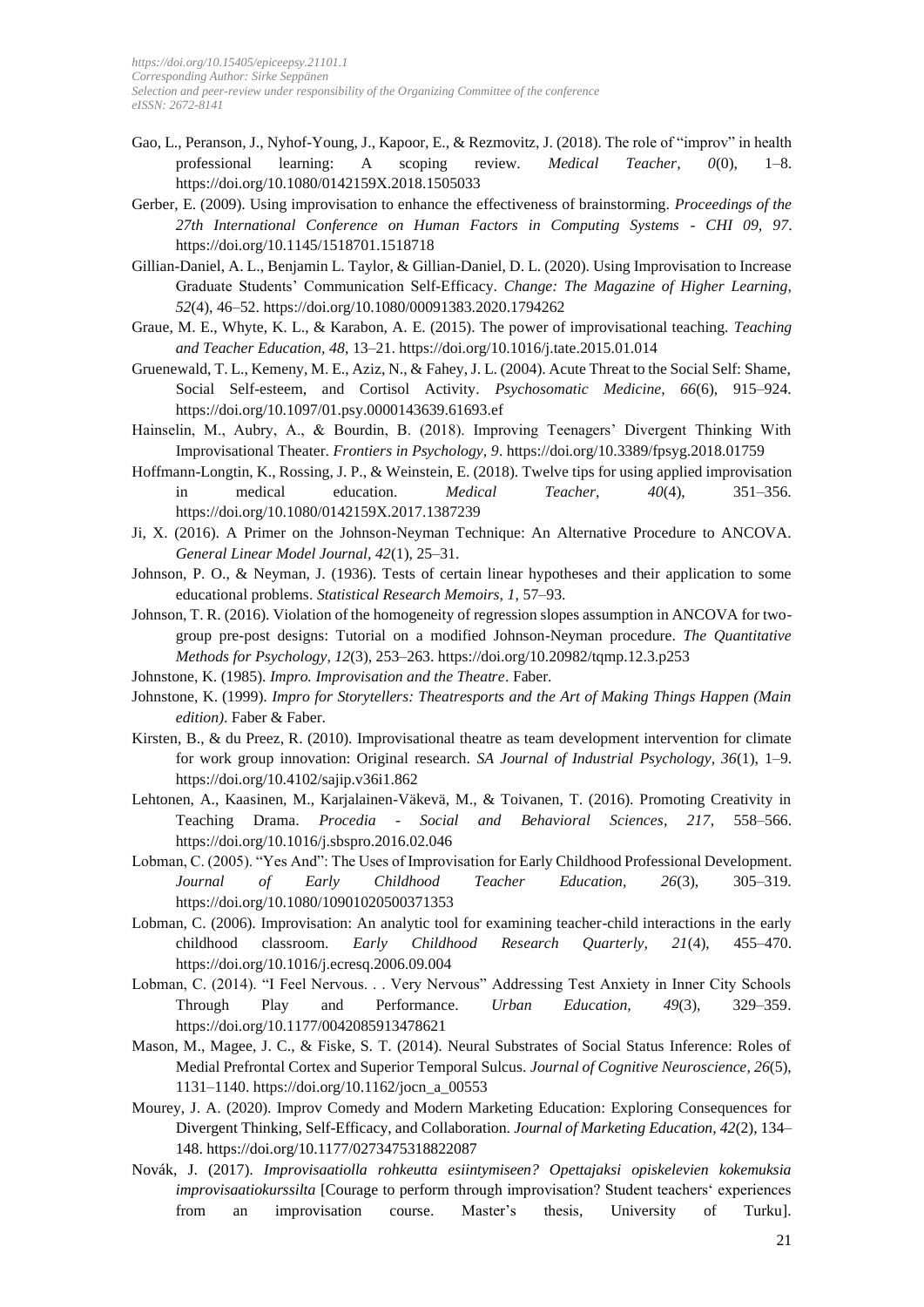https://www.utupub.fi/bitstream/handle/10024/145803/gradu2017Novak.pdf?sequence=1&isAllo wed=y

- Novák, J. (2020). Interpersonal Confidence Questionnaire (ICQ) Novák 2017. PsyArXiv. https://doi.org/10.31234/osf.io/jybzr
- Pereira Christopoulos, T., Wilner, A., & Trindade Bestetti, M. L. (2016). Experimental learning enhancing improvisation skills. *The Learning Organization, 23*(6), 415–428. https://doi.org/10.1108/TLO-04- 2015-0027
- Potthoff, R. F. (1964). On the Johnson-Neyman technique and some extensions thereof. *Psychometrika, 29*(3), 241–256. https://doi.org/10.1007/BF02289721
- Preacher, K. J., Curran, P. J., & Bauer, D. J. (2006). Computational Tools for Probing Interactions in Multiple Linear Regression, Multilevel Modeling, and Latent Curve Analysis. *Journal of Educational and Behavioral Statistics; Washington, 31*(4), 437–448. https://doi.org/10.3102/10769986031004437
- Ranta, K., Kaltiala-Heino, R., Rantanen, P., & Marttunen, M. (2012). The Mini-Social Phobia Inventory: Psychometric properties in an adolescent general population sample. *Comprehensive Psychiatry, 53*(5), 630–637. https://doi.org/10.1016/j.comppsych.2011.07.007
- Ratten, V., & Hodge, J. (2016). So much theory, so little practice: A literature review of workplace improvisation training. *Industrial and Commercial Training, 48*(3), 149–155. https://doi.org/10.1108/ICT-08-2015-0053
- Raykov, T. (1997). Estimation of Composite Reliability for Congeneric Measures. *Applied Psychological Measurement, 21*(2), 173–184. https://doi.org/10.1177/01466216970212006
- Richaud, M. C., Lemos, V. N., Mesurado, B., & Oros, L. (2017). Construct Validity and Reliability of a New Spanish Empathy Questionnaire for Children and Early Adolescents. *Frontiers in Psychology, 8*. https://doi.org/10.3389/fpsyg.2017.00979
- Robins, R. W., Hendin, H. M., & Trzesniewski, K. H. (2001). Measuring Global Self-Esteem: Construct Validation of a Single-Item Measure and the Rosenberg Self-Esteem Scale. *Personality and Social Psychology Bulletin, 27*(2), 151–161. https://doi.org/10.1177/0146167201272002
- Romanelli, A., & Tishby, O. (2019). 'Just what is there now, that is what there is'—The effects of theater improvisation training on clinical social workers' perceptions and interventions. *Social Work Education, 0*(0), 1–18. https://doi.org/10.1080/02615479.2019.1566450
- Romanelli, A., Tishby, O., & Moran, G. S. (2017). "Coming home to myself": A qualitative analysis of therapists' experience and interventions following training in theater improvisation skills. *The Arts in Psychotherapy, 53*, 12–22. https://doi.org/10.1016/j.aip.2017.01.005
- Rosenberg, M. (1965). *Society and the adolescent self-image*. Princeton University Press. https://doi.org/10.1515/9781400876136
- Rubin, R. B., & Martin, M. M. (1994). Development of a measure of interpersonal communication competence. *Communication Research Reports, 11*(1), 33–44. https://doi.org/10.1080/08824099409359938
- Sawyer, K. (2004). Creative Teaching: Collaborative Discussion as Disciplined Improvisation. *Educational Researcher, 33*(2), 12–20. https://doi.org/10.3102/0013189X033002012
- Sawyer, K. (2006). Group creativity: Musical performance and collaboration. *Psychology of Music, 34*(2), 148–165. https://doi.org/10.1177/0305735606061850
- Sawyer, K. (2011). *Structure and Improvisation in Creative Teaching*. Cambridge University Press. https://doi.org/10.1017/CBO9780511997105
- Sawyer, K. (2012). Extending Sociocultural Theory to Group Creativity. *Vocations and Learning, 5*(1), 59– 75. https://doi.org/10.1007/s12186-011-9066-5
- Schwenke, D., Dshemuchadse, M., Rasehorn, L., Klarhölter, D., & Scherbaum, S. (2020). Improv to Improve: The Impact of Improvisational Theater on Creativity, Acceptance, and Psychological Well-Being. *Journal of Creativity in Mental Health, 0*(0), 1–18. https://doi.org/10.1080/15401383.2020.1754987
- Seeley-Wait, E., Abbott, M. J., & Rapee, R. M. (2009). Psychometric Properties of the Mini-Social Phobia Inventory. *The Journal of Clinical Psychiatry, 11*(5), 231–236. https://doi.org/10.4088/PCC.07m00576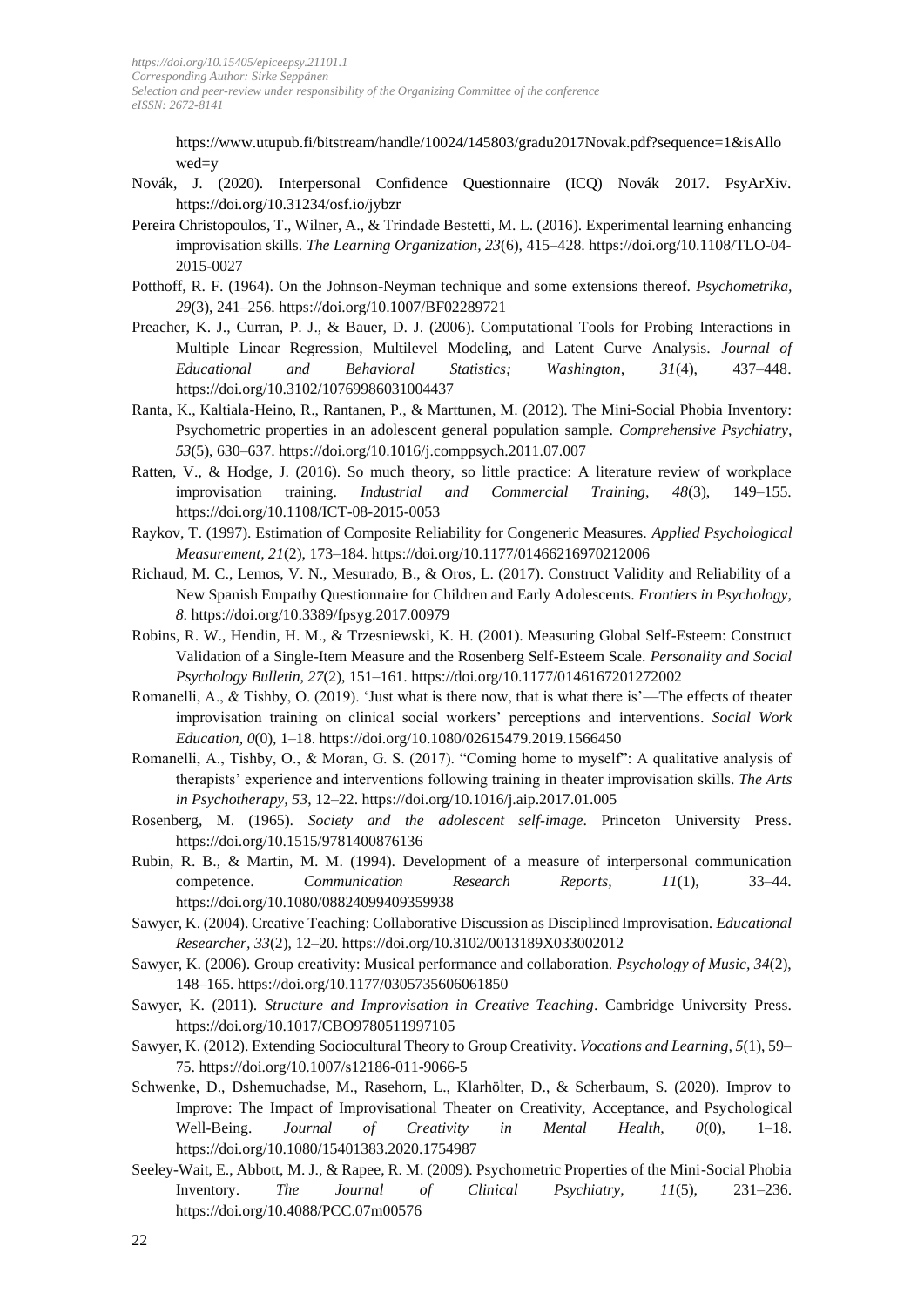- Seppänen, S., Tiippana, K., Jääskeläinen, I., Saari, O., & Toivanen, T. (2019). Theater Improvisation Promoting Interpersonal Confidence of Student Teachers: A Controlled Intervention Study. *The European Journal of Social & Behavioural Sciences, 24*(1), 2770–2788. https://doi.org/10.15405/ejsbs.244
- Seppänen, S., Toivanen, T., Makkonen, T., Jääskeläinen, I. P., Anttonen, M., & Tiippana, K. (2020). Effects of Improvisation Training on Student Teachers' Behavioral, Neuroendocrine, and Psychophysiological Responses during the Trier Social Stress Test. *Adaptive Human Behavior and Physiology, 6*(3), 356–380. https://doi.org/10.1007/s40750-020-00145-1
- Smith, H. M., & Betz, N. E. (2000). Development and Validation of a Scale of Perceived Social Self-Efficacy. *Journal of Career Assessment, 8*(3), 283–301. https://doi.org/10.1177/106907270000800306
- Spolin, V. (1999). *Improvisation for the Theatre* (Third Edition). Northwestern University Press.
- Toivanen, T., Komulainen, K., & Ruismäki, H. (2011). Drama education and improvisation as a resource of teacher student's creativity. *Procedia - Social and Behavioral Sciences, 12*, 60–69. https://doi.org/10.1016/j.sbspro.2011.02.010
- Trotter, M. J., Salmon, P. M., & Lenné, M. G. (2013). Improvisation: Theory, measures and known influencing factors. *Theoretical Issues in Ergonomics Science, 14*(5), 475–498. https://doi.org/10.1080/1463922X.2012.656153
- Tunca, B. (2016). Using the Johnson-Neyman Procedure to Detect Item Bias in Personality Tests: A Proposed New Method and Practical Guidelines for Data Analysis. In U. Kumar (Ed.), *The Wiley Handbook of Personality Assessment* (pp. 346–360). John Wiley & Sons, Ltd. https://doi.org/10.1002/9781119173489.ch25
- Vera, D., & Crossan, M. (2004). Theatrical Improvisation: Lessons for Organizations. *Organization Studies, 25*(5), 727–749. https://doi.org/10.1177/0170840604042412
- Vera, D., & Crossan, M. (2005). Improvisation and Innovative Performance in Teams. *Organization Science, 16*(3), 203–224. https://doi.org/10.1287/orsc.1050.0126
- West, S., Hoff, E., & Carlsson, I. (2017). Enhancing team creativity with playful improvisation theater: A controlled intervention field study. *International Journal of Play, 6*(3), 283–293. https://doi.org/10.1080/21594937.2017.1383000
- Wright, P. R. (2006). Drama Education and Development of Self: Myth or Reality? *Social Psychology of Education, 9*(1), 43–65. https://doi.org/10.1007/s11218-005-4791-y
- Zondag, A., Larsen, A. B., Guldal, T. M., & Tillaar, R. van den. (2020). The influence of improvisation activities on speaking confidence of EFL student teachers. *Nordisk Tidsskrift for Utdanning Og Praksis, 14*(2), 82–102.<https://doi.org/10.23865/up.v14.1879>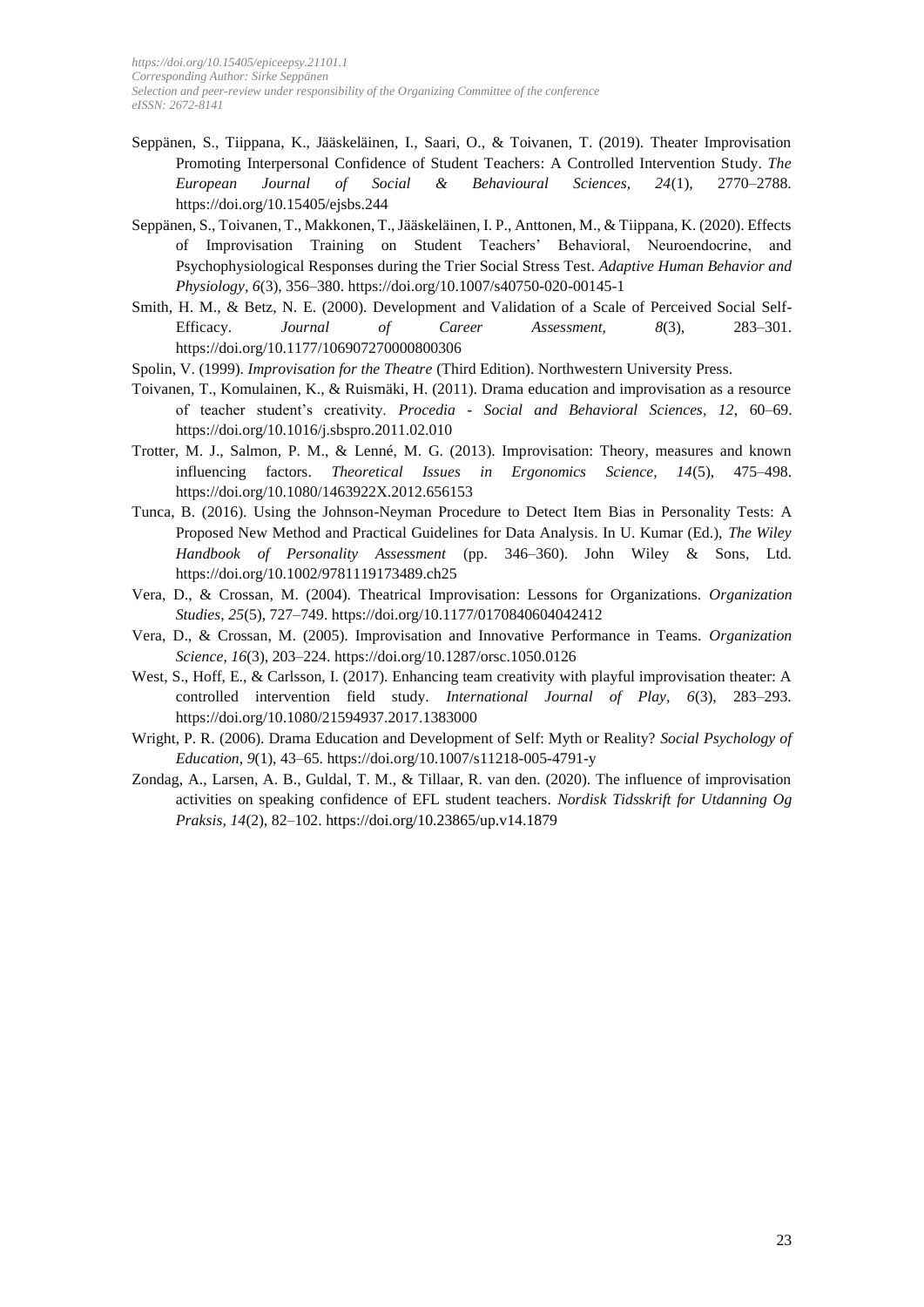# **Appendix A1. Interpersonal Confidence Questionnaire (ICQ)**

What do you think about these statements?

 $0 =$  strongly disagree,  $1 =$  disagree,  $2 =$  somewhat disagree,  $3 =$  somewhat agree,  $4 =$  agree,  $5 =$ strongly agree

- 1. I do not mind what other people think of me.
- 2. I prefer to work within a team.
- 3. When I am delivering a presentation, I focus primarily on keeping myself together.\*
- 4. During a presentation, it disturbs me if my cheeks blush or my hands shake.\*
- 5. I am afraid of sudden changes to my plans.\*
- 6. I can easily concentrate on the task at hand.
- 7. I find it difficult to receive criticism.\*
- 8. I give other people positive feedback.
- 9. If I have made a mistake, I take it with a sense of humor.
- 10. Usually I do not listen to what other people talk about.\*
- 11. I find it easier to work alone than with someone.\*
- 12. I am open to change.
- 13. I easily take things personally.\*
- 14. I usually want things to be done in the most familiar way.\*
- 15. I find it difficult to focus on being present in the here and now.\*
- 16. I am a good listener.
- 17. I am anxious about saying something wrong.\*
- 18. I am afraid of making mistakes when I perform.\*

\*Scale to be reversed.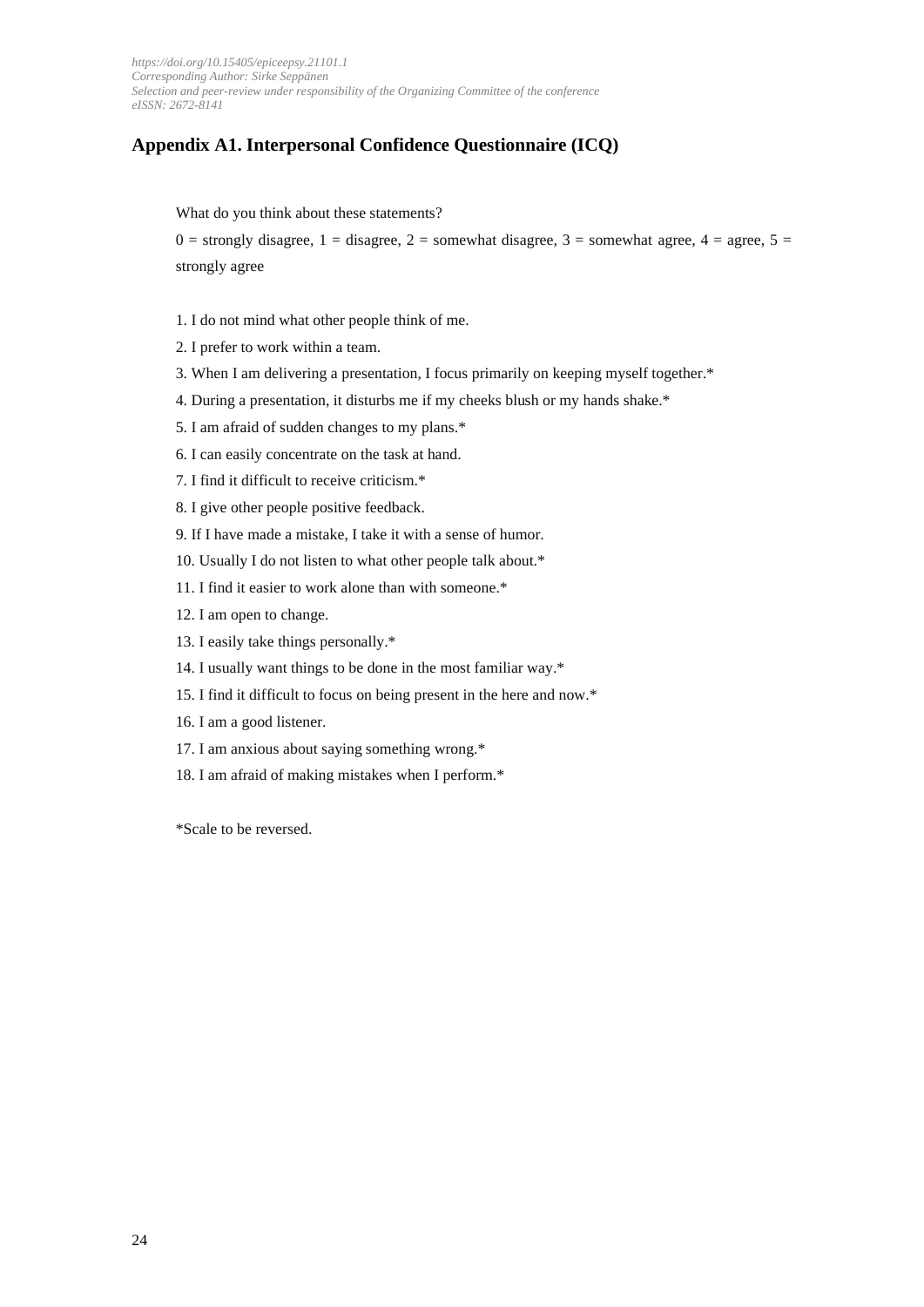# **Appendix A.2. Interpersonal Confidence Questionnaire in Finnish**

#### Mitä ajattelet väittämistä?

0 = täysin eri mieltä, 1 = eri mieltä, 2 = melko eri mieltä, 3 = melko samaa mieltä, 4 = samaa mieltä,

 $5 =$  täysin samaa mieltä

- 1. En välitä siitä, mitä muut minusta ajattelevat.
- 2. Teen mieluiten töitä tiimissä.
- 3. Kun pidän esitystä, keskityn ensisijaisesti pitämään itseni koossa.\*
- 4. Esiintyessäni minua häiritsee, jos punastun tai käteni tärisevät.\*
- 5. Pelkään äkkinäisiä muutoksia suunnitelmissani.\*
- 6. Minun on helppo keskittyä käsillä olevaan tehtävään.
- 7. Minun on vaikea ottaa vastaan kritiikkiä.\*
- 8. Annan muille positiivista palautetta.
- 9. Otan huumorilla vastaan mokailuni.
- 10. En yleensä jaksa kuunnella mitä muut ihmiset puhuvat.\*
- 11. Minusta on helpompi tehdä töitä yksin kuin jonkun kanssa.\*
- 12. Suhtaudun avoimesti muutoksiin.
- 13. Otan helposti asiat henkilökohtaisesti.\*
- 14. Haluan, että asiat tehdään useimmiten tutulla tavalla.\*
- 15. Minun on vaikea keskittyä olemaan läsnä tässä ja nyt.\*
- 16. Olen hyvä kuuntelija.
- 17. Jännitän, että sanon jotain väärin.\*
- 18. Pelkään mokaavani esiintyessäni.\*

\*Asteikko käännettävä.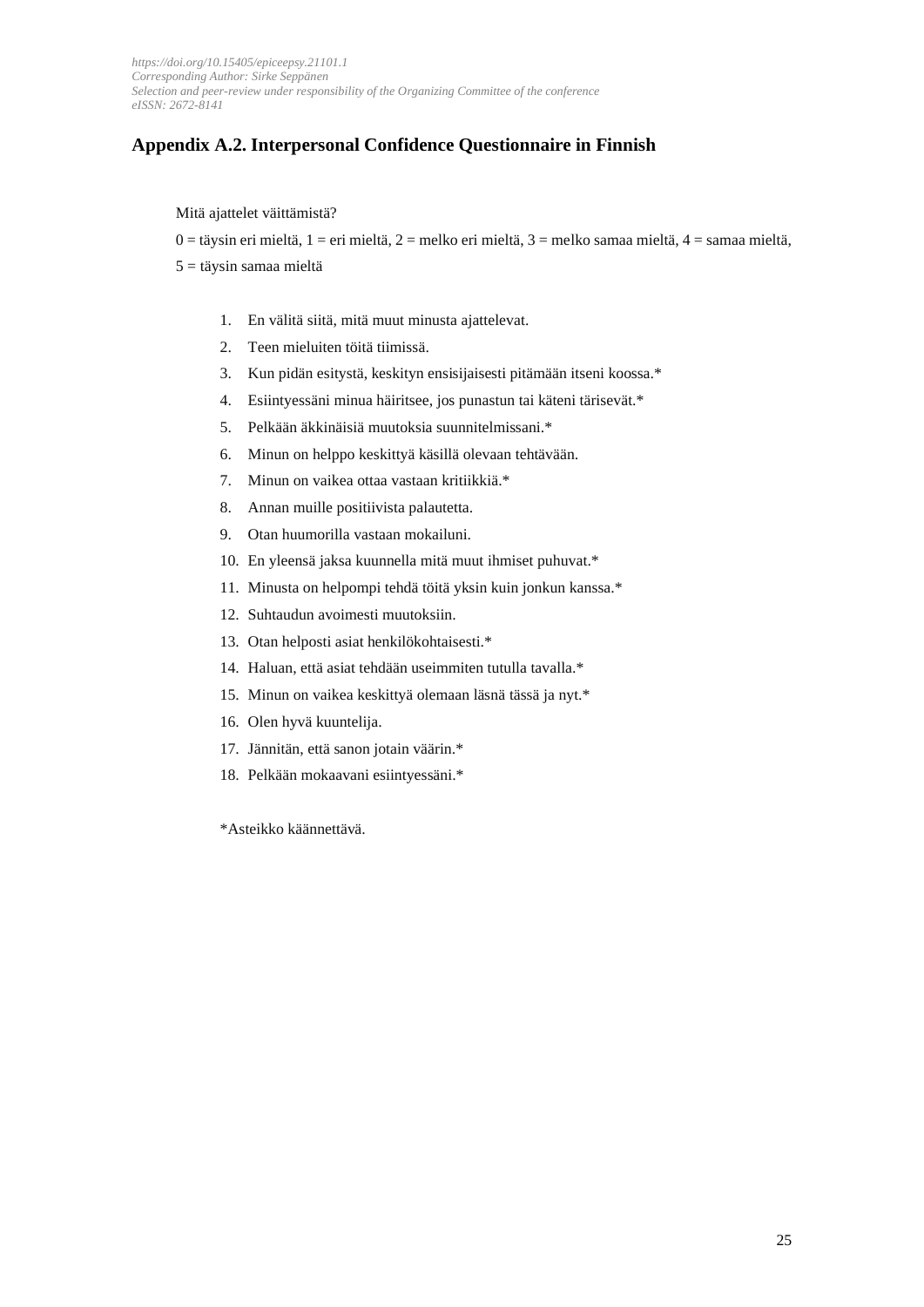# **Appendix B**



**Figure B1a**



**Figure B1.** Johnson–Neyman plot of the 18-item Interpersonal Confidence Questionnaire (ICQ). The horizontal axis represents the pretest values of the 18-item Interpersonal Confidence Questionnaire (ICQ) and the dotted line represents the regression line for the research group predicting a) the posttest and b) follow-up test values for interpersonal confidence. The shaded area indicates the 95% confidence intervals (CIs). a) Posttest: the CI slope crosses over the significance barrier at 1.23 and 2.74, indicating a significant between-group difference when the pretest value falls between 1.23–2.74. b) Follow-up test (one year following the intervention): no region of significance, indicating no between-group difference